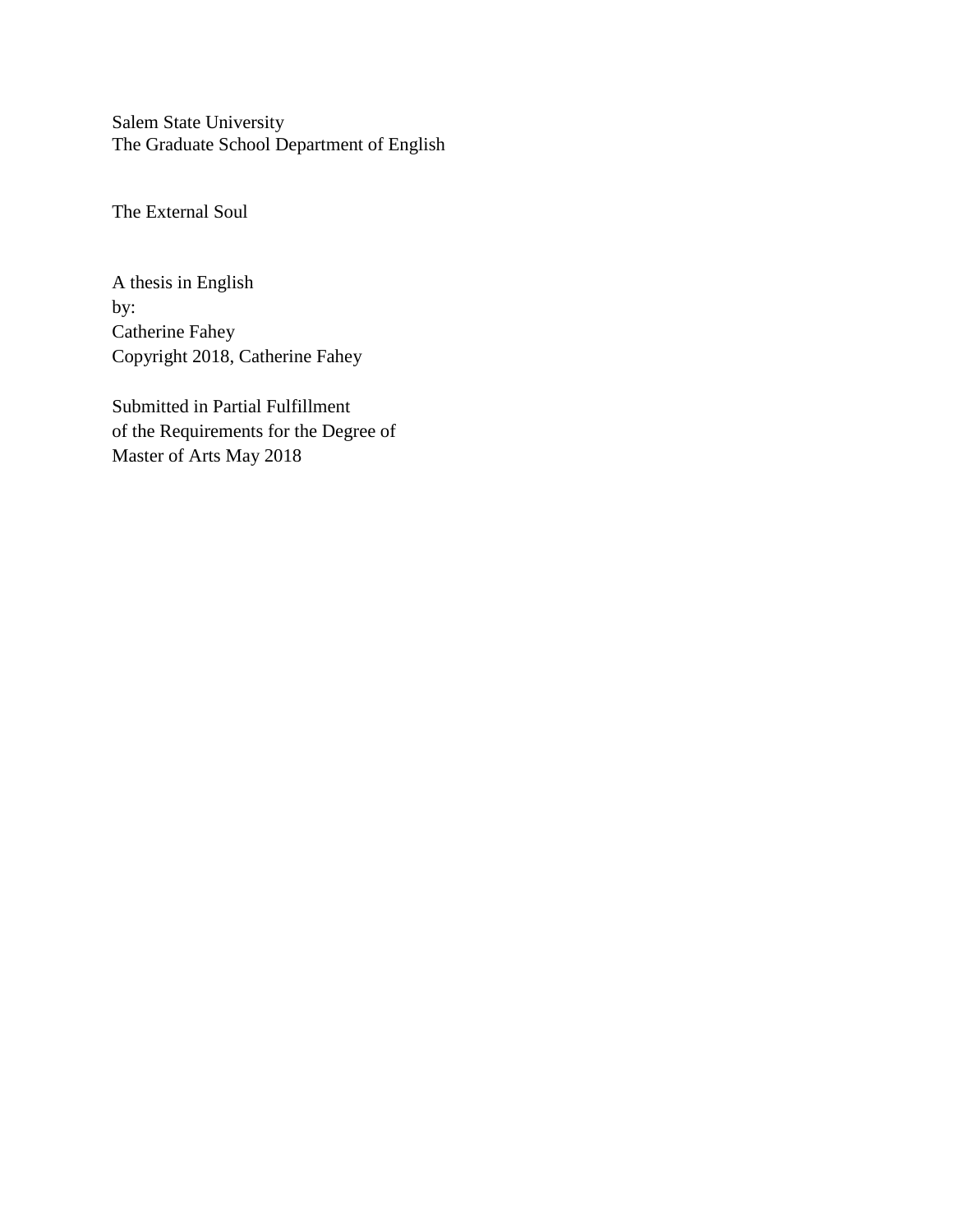# **Table of Contents**

| To the Guy Riding His Bike Without a Helmet, Both Hands Occupied with Texting and Vaping  26 |  |
|----------------------------------------------------------------------------------------------|--|
|                                                                                              |  |
|                                                                                              |  |
|                                                                                              |  |
|                                                                                              |  |
|                                                                                              |  |
|                                                                                              |  |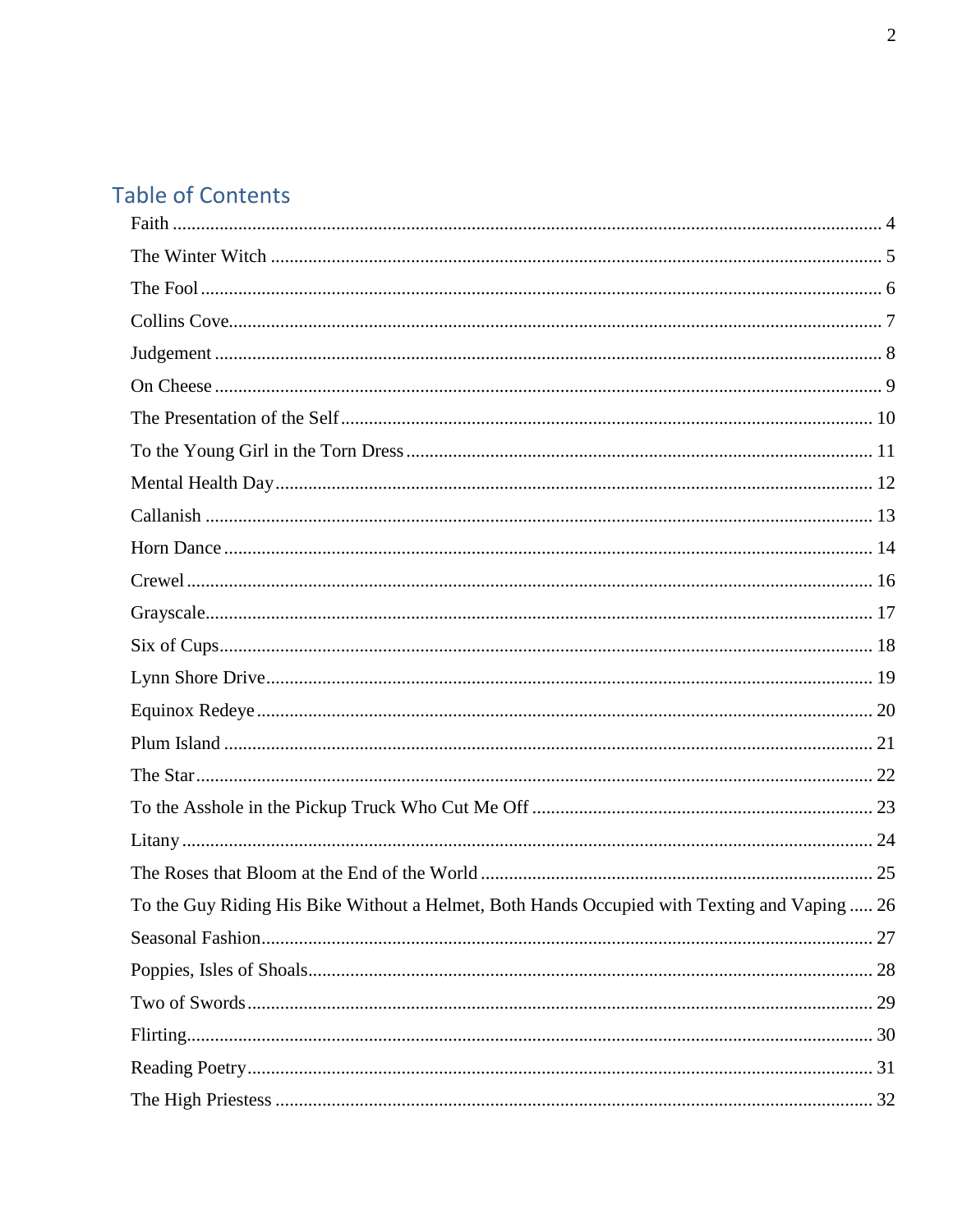|--|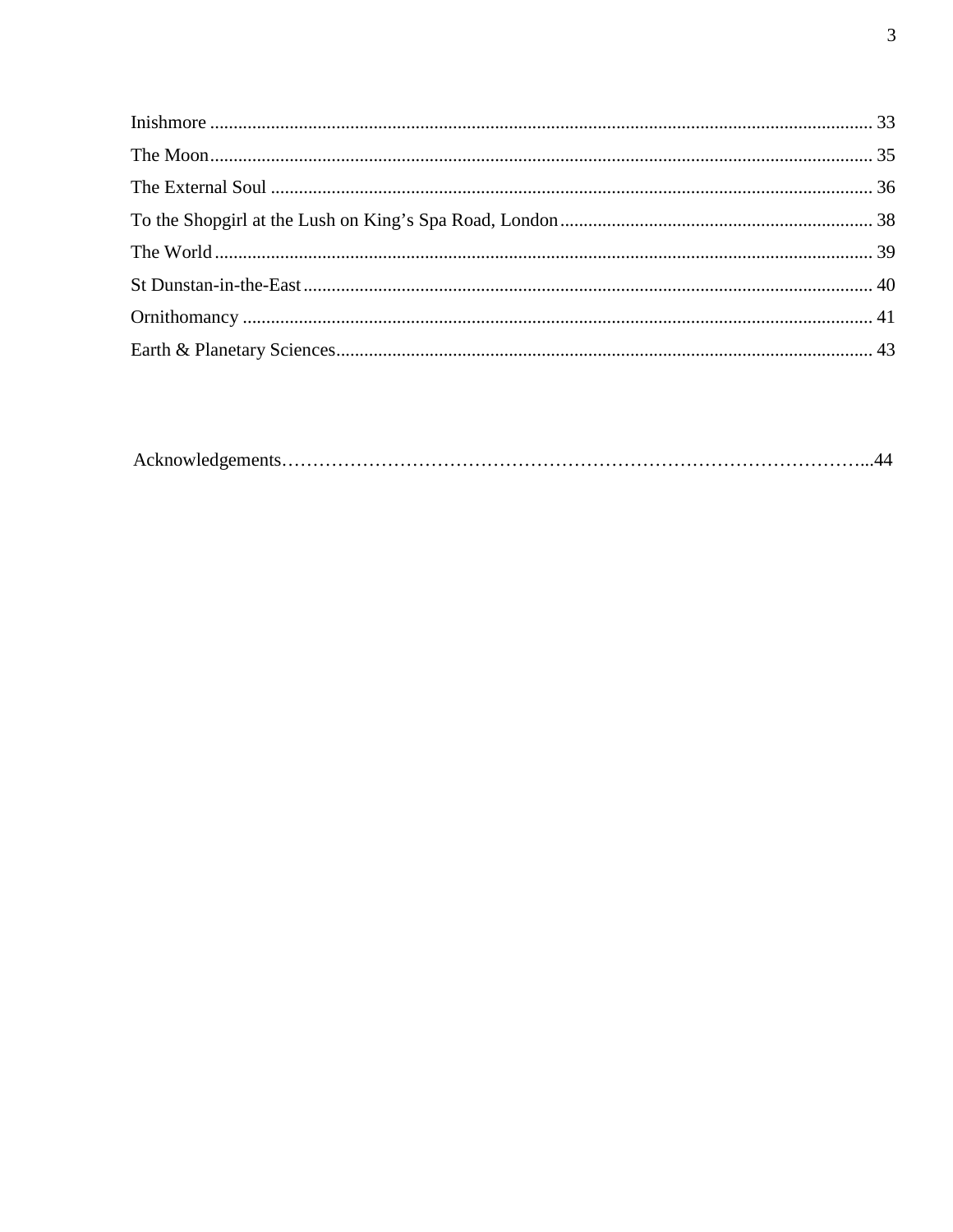# <span id="page-3-0"></span>Faith

Can a pentacle

formed of broken

mirrors save itself

from the bad luck

of its creation?

Or does creation

and making whole

override one superstition

with an act of blessing?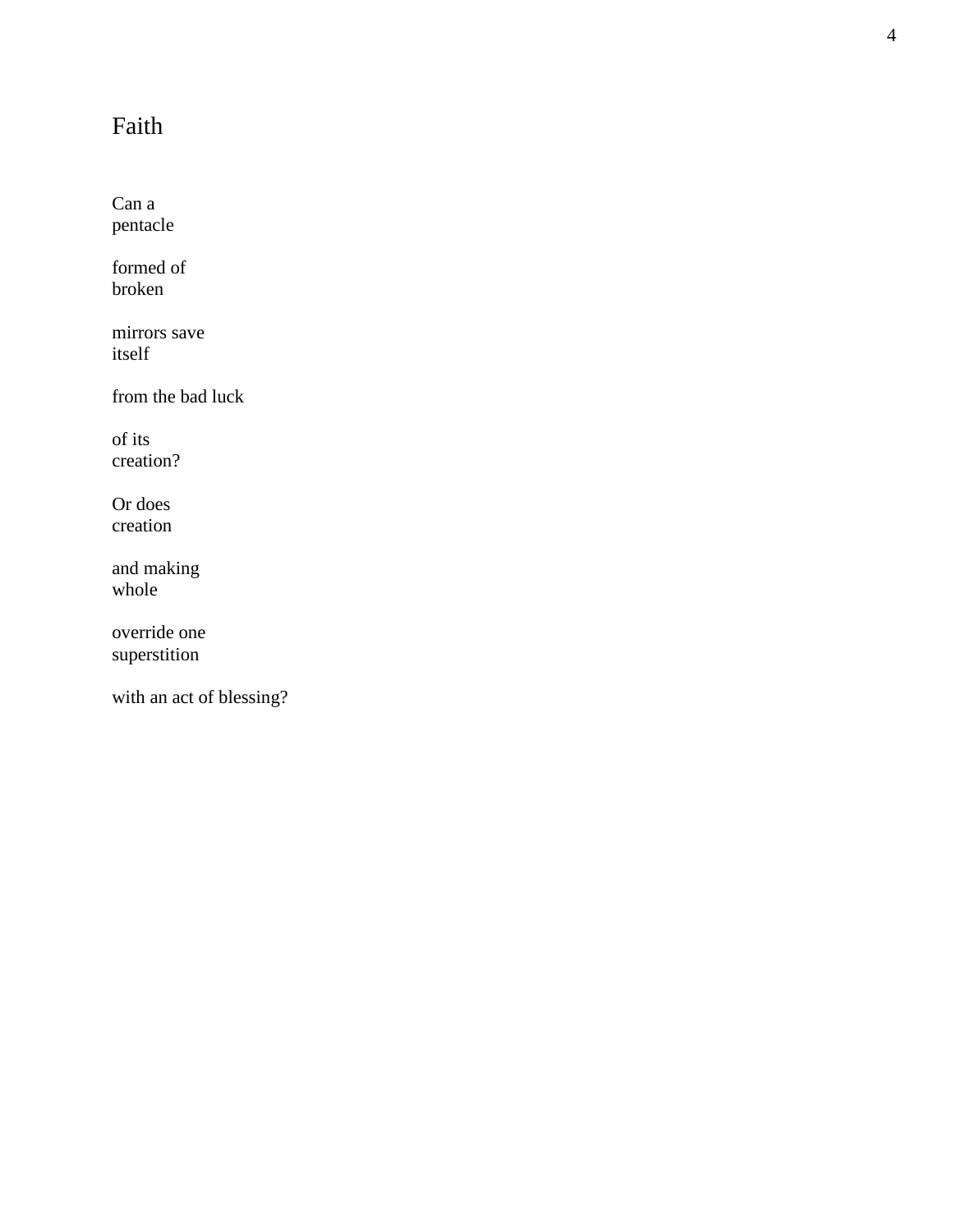## <span id="page-4-0"></span>The Winter Witch

this climate demands long underwear wool socks and extra sweaters dark at seven dark again by four candles lit against the missing light

wool socks and extra sweaters ice roses melt in the moonlight candles lit against the missing light frost figures inside my windows

ice roses melt in the moonlight follow the trail of lost left mittens frost figures inside my windows found ones stumble home

follow the trail of lost left mittens orion guides your way found ones stumble home my heart is carved from carnelian

orion guides your way come and sit by the fire my heart is carved from carnelian quartz -iron blood runs cold

come and sit by the fire you need heat more than I quartz -iron blood runs cold can I ever be warm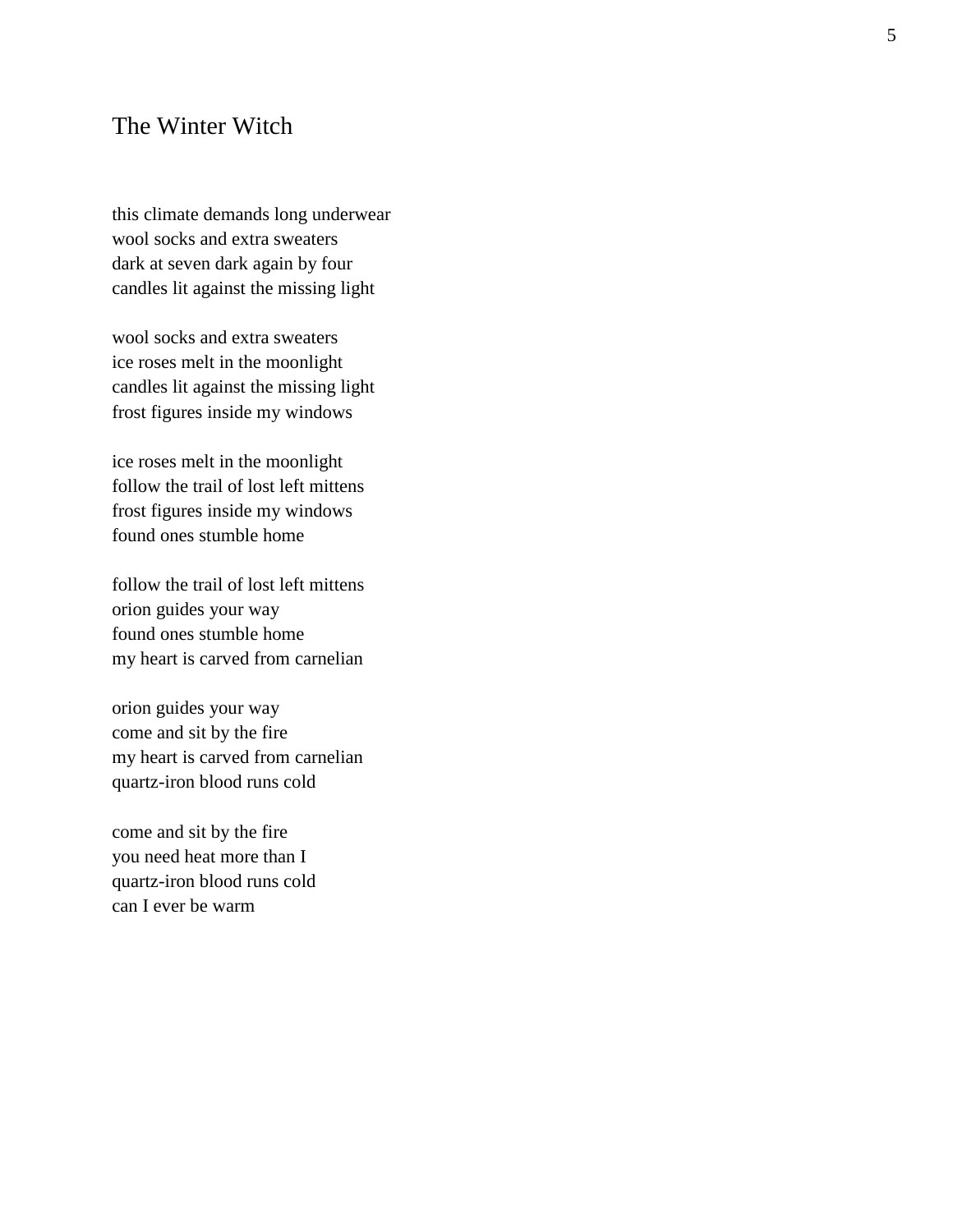## <span id="page-5-0"></span>The Fool

Thrift store jeans, faded t -shirt. Save money for boots and a tent. Carrying what I own, can't lose myself while balancing on the edge of an island dancing over Niagara Falls tripping up and down a slide leaping blindly, yet trusting there's room for a carry -on bag. Life: an open return ticket. Experiences as currency: where to go on a penny trip at the crossroads? Flip a coin: heads is left, tails is right.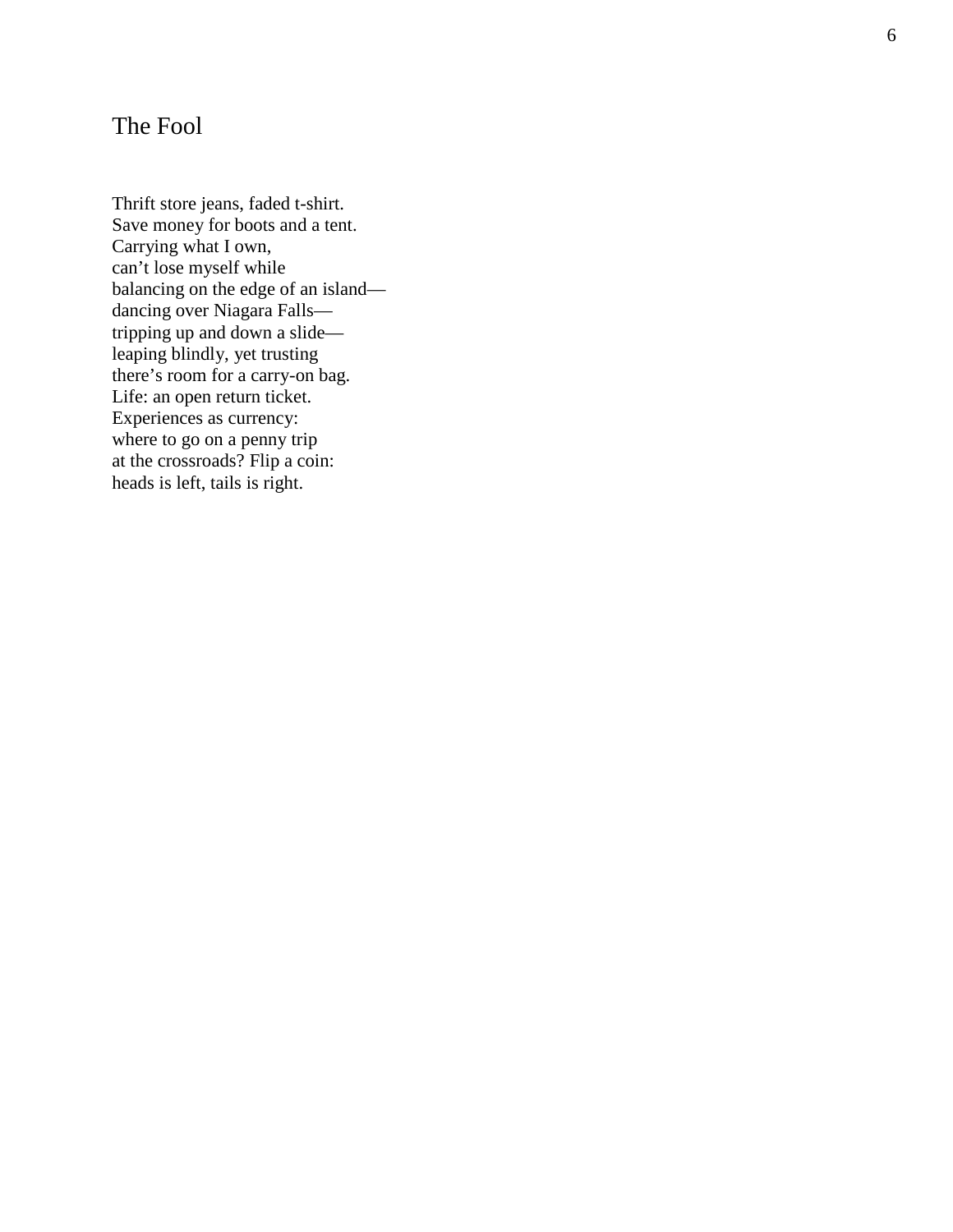## <span id="page-6-0"></span>Collins Cove

The sea and sky are the same gray the shade of rush -hour emotions, seagull underbellies & lonely playgrounds.

If I can just swing hard enough, & reach escape velocity

I'll fly above the power plant, over the Atlantic & into yesterday

when a strong push was enough, where clouds were just clouds.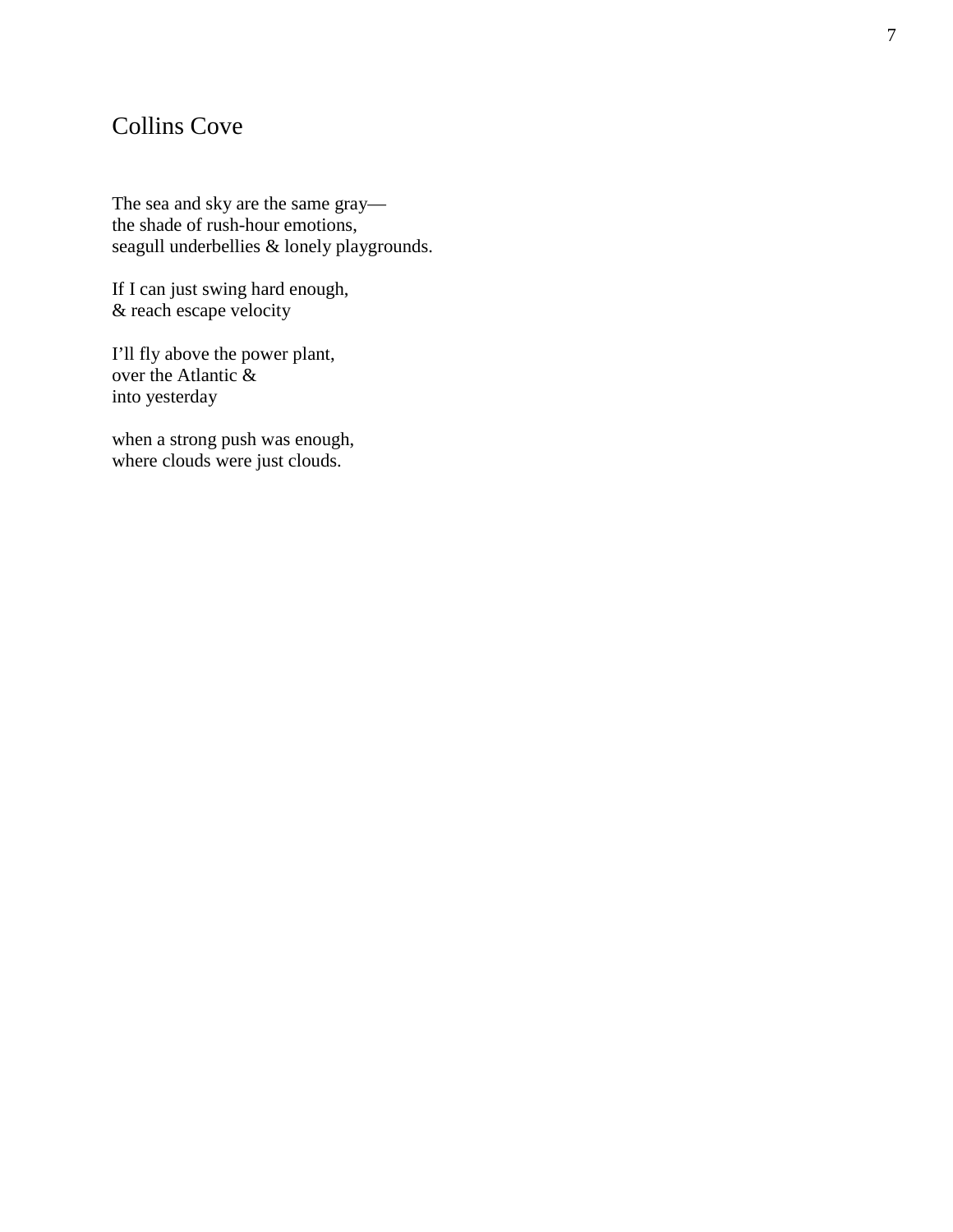## <span id="page-7-0"></span>Judgement

I fucked up. I ran that red light. I forgot cat food. I called you an asshole for leaving the seat up. I didn't pay the cable bill on time.

I called out sick when I wasn't. I crossed the street to avoid that guy. I pretended… to call to come to listen to care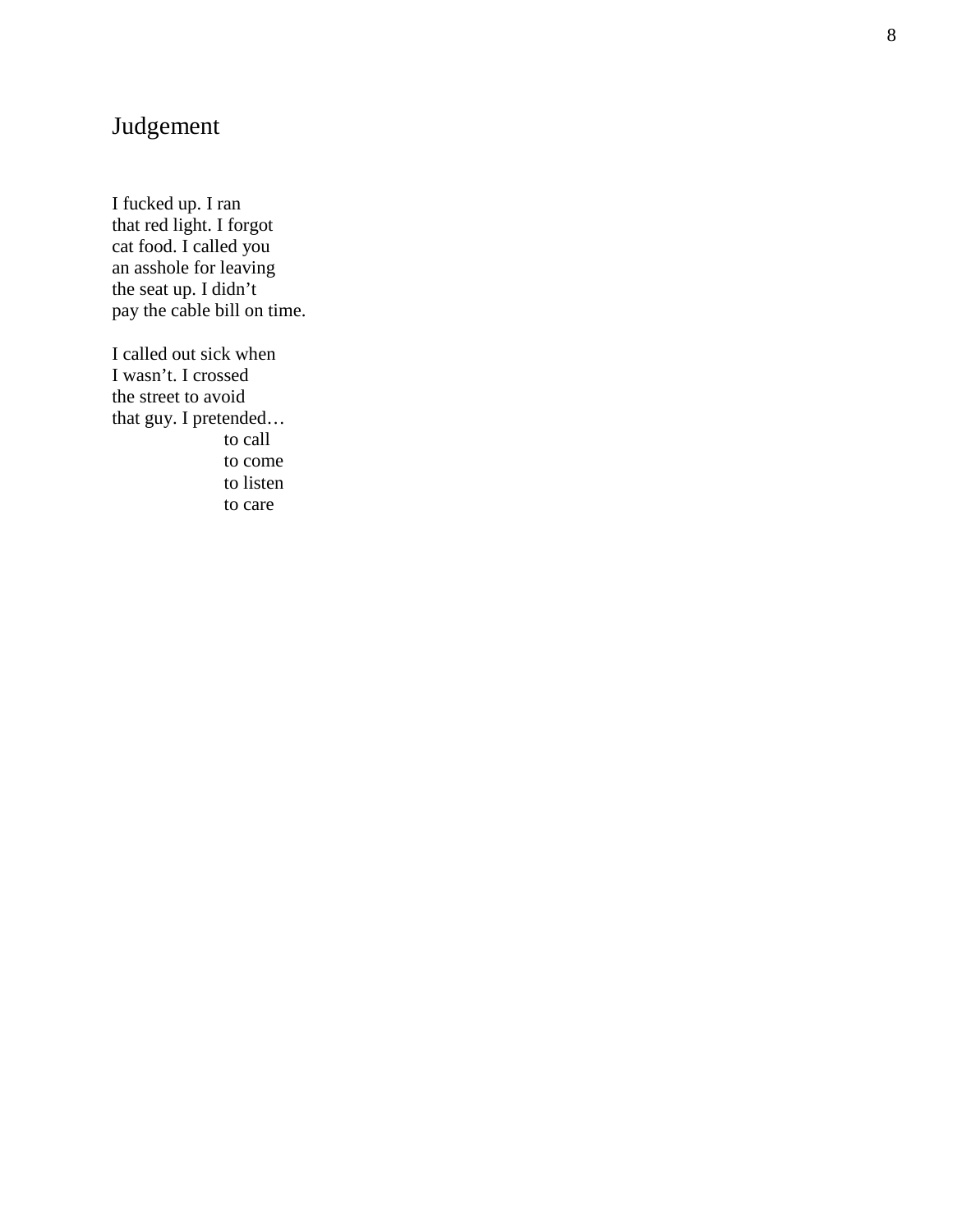## <span id="page-8-0"></span>On Cheese

The hostel in Barcelona wants a group photo before we head out on a tapas crawl. The photographer, a girl from Argentina on a gap year, says, "Tag yourself on Facebook, *vale*? Ready? One, two, three…" "Cheese!" "*Queso*!" "*Fromage*!" "*Kaas*!" "*Ost*!"

In the 1980s, my grandparents qualified for social security food benefits. I loved opening the refrigerator, seeing the slab of government cheese, and knowing I could eat as much as I wanted. Every time I ran away from home, I ran to Nana's, where we played gin rummy, drank weak tea, and ate cheese & crackers.

Next to the Mezquita in Cordoba, there's a cafe, one of the only restaurants open at 8:30 am. I order a *café con leche.* While making my order, the waitress tells me about Bar Santos, the place next door, famous for its *tortilla de patatas*, "*que son cinco kilos, como un queso*." I repeat, "*Cinco kilos de tortilla?*" She replies, "Here's your coffee. Are you American?" Later that day, I go to Bar Santos, where the tortillas are indeed sliced from wheels that are five kilos, like a cheese.

On December 30, we went to Goodwill and bought every crock pot under \$6. We rang in the New Year with cheese, oil and chocolate fondues and cheap champagne. With no one to kiss, I sang "Auld Lang Syne" into my fork. On January 2, we donated a bunch of crock pots to the thrift store.

I accidentally-on-purpose follow a private tour through *La Casa Andalusí*, a small house museum decorated in Caliphate style. Listening to the guide, I surprise myself with how much Arabic I remember, 20 years away from verb drills and noun declension. I learn that the shabby pillar supporting a potted fern comes from an old mosque, and the display case holds 13th century Qur'ans. In the tiled courtyard, the guide takes a photo of his clients. "١,٢,٣...Cheese!

The refrigerator died in July. It took my slummy landlord three weeks to replace it. I was eating constant takeout. Finally, after a call to the Somerville Housing Authority, he bought a new fridge. I immediately took the bus to Formaggio Kitchen and spent over \$100 on cheese.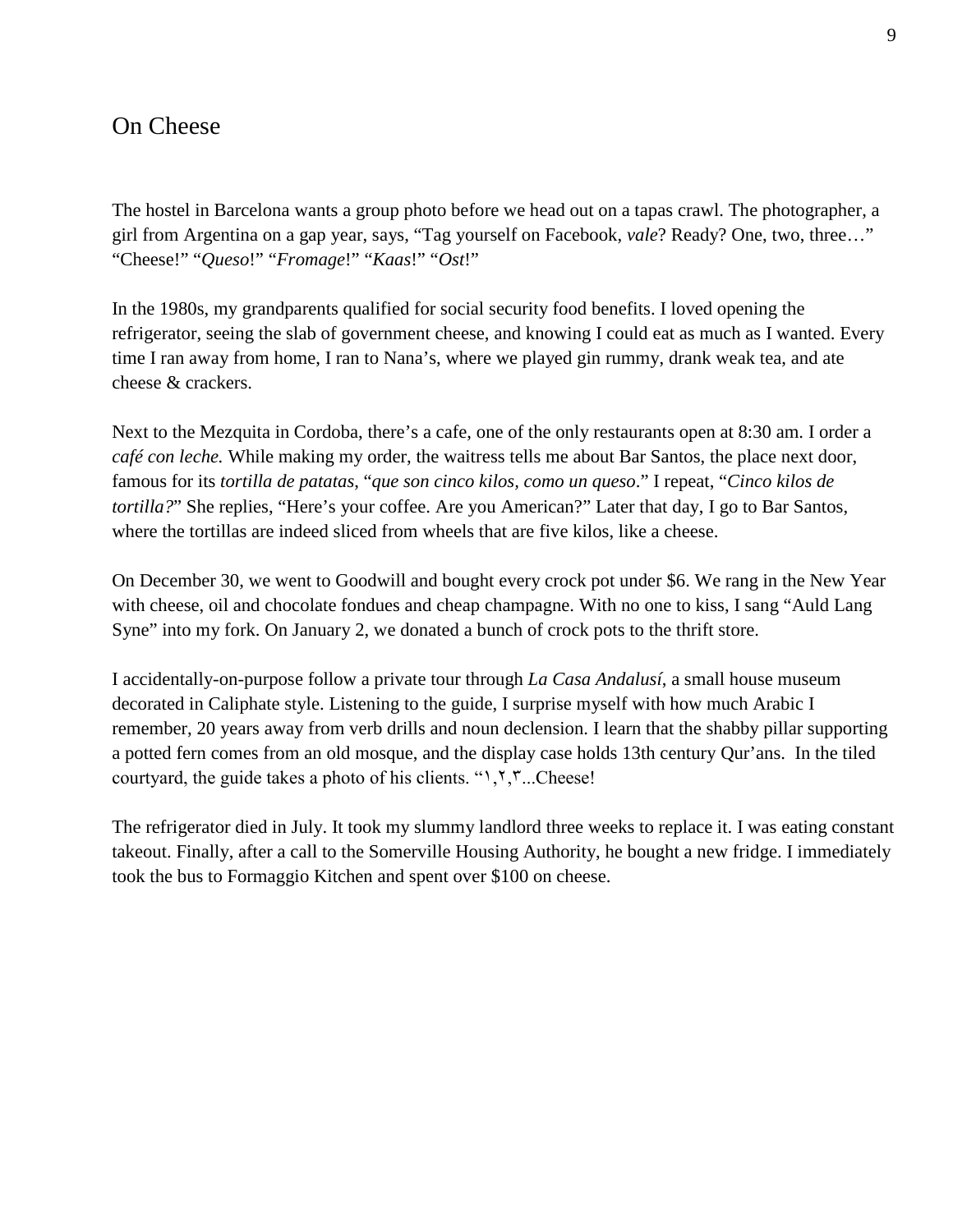## <span id="page-9-0"></span>The Presentation of the Self

I want to wear the tartan poodle skirt but choose the gray dress so I won't be known.

\*\*\*

To have the wings of a grackle; To live in the old pine tree; To wake up with dawn, not before; To wear feathers—never alone.

\*\*\*

Moonstones catch all colors and none, Sodium potassium aluminum silicate where light diffraction through successive layers of feldspar pretends disinterest.

\*\*\*

St. Stephen's Green is littered with magpies: One for tourists, two for beer, Three for spare change, four for fear, Five for friendship, six for pain, Seven for a backpacker caught in the rain.

\*\*\*

Only the top layers of silver tarnish: a self-limiting chemical reaction to hide away the layers beneath.

\*\*\*

The carrion crow sits on my shoulder eating.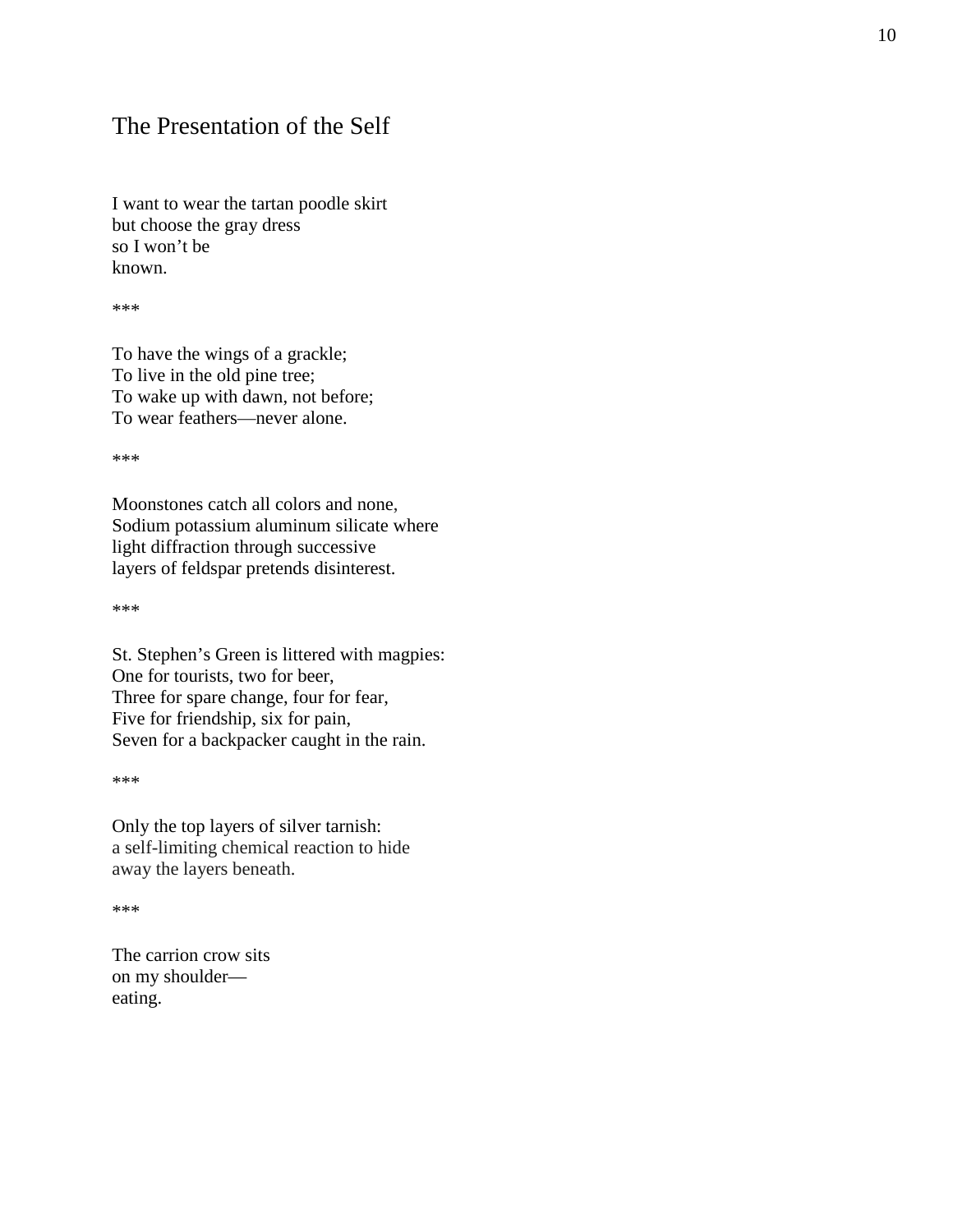## <span id="page-10-0"></span>To the Young Girl in the Torn Dress

Your dress is older than you, passed down from who knows how many cousins, thrift stores, and church rummage sales.

The smocking has collapsed in parts, sagging between snapped elastic. The hem is frayed, the blue and white cotton soft and thin with age.

This delights you because through it you can see the Band-Aid on your knee.

One spaghetti strap is broken. It's been sewn and glued and safety-pinned, and finally tied to the dress, a great clumsy knot.

The knot comes undone as you run through the sprinkler towards the playground.

Your dress slides down, the strap streaming behind, snarling your hair, you don't notice, you don't care. You only care how fast you can run.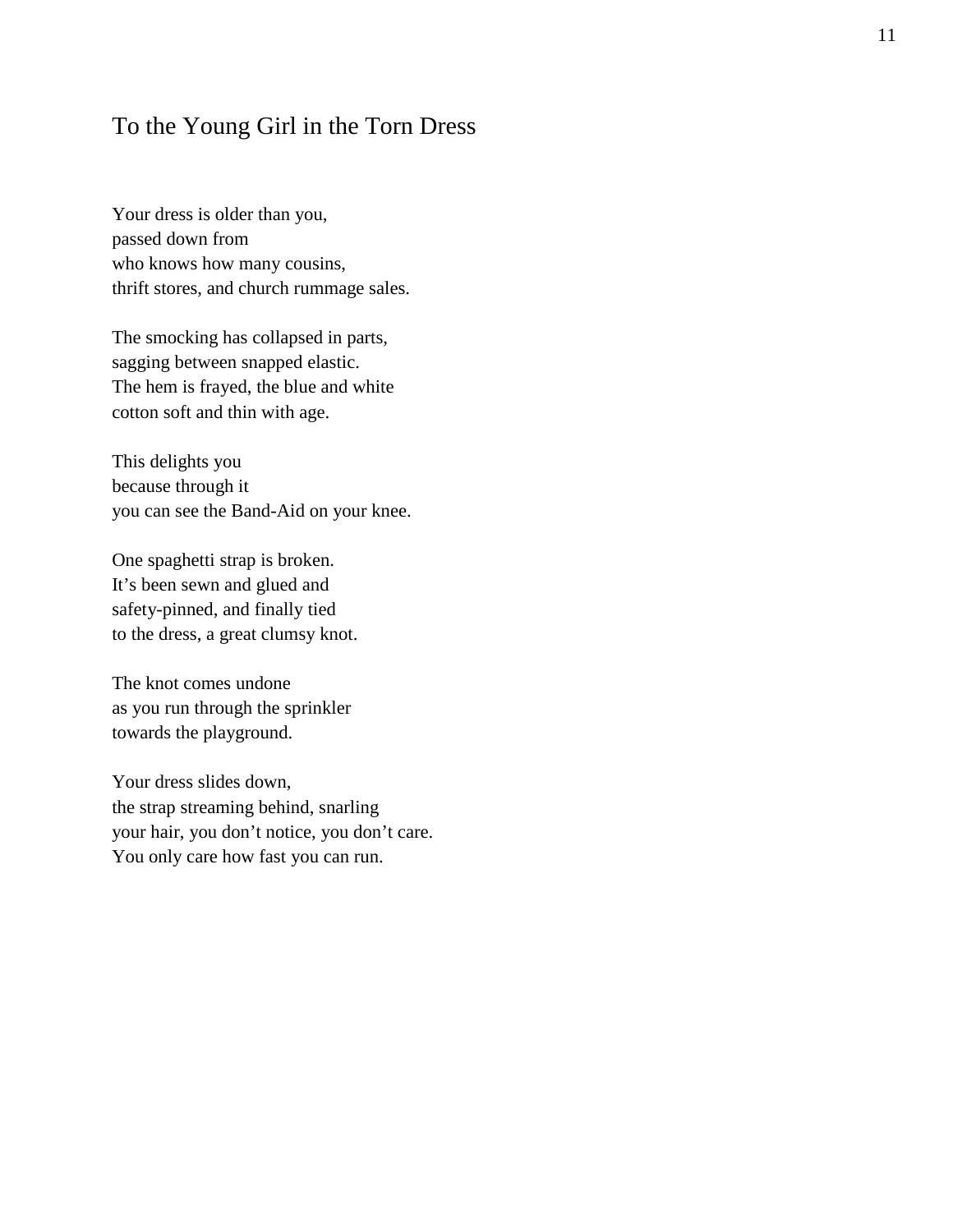#### <span id="page-11-0"></span>Mental Health Day

Indulging in the cliché of pampering, I get a mani/pedi, eat a pint of Ben & Jerry's, & buy a vampire romance novel,

where the heroine willfully sacrifices herself for love or the idea of love, & I cannot stop reading:

like watching congressional testimony, or bad theater, I am consumed & repulsed and desire closure, so I buy

the sequel, where the vampire & the heroine defy convention, get married & raise happy half-vampire babies

who are doubly parasites, whose constant needs transform the heroine into a dutiful wife & mother who cheerfully

bleeds herself dry; & when the Lifetime movie adaptation plays, I lose a weekend watching it, taking screen

shots for online feminist debates, & memes. Oh, how I want that life & how I hate myself for wanting that.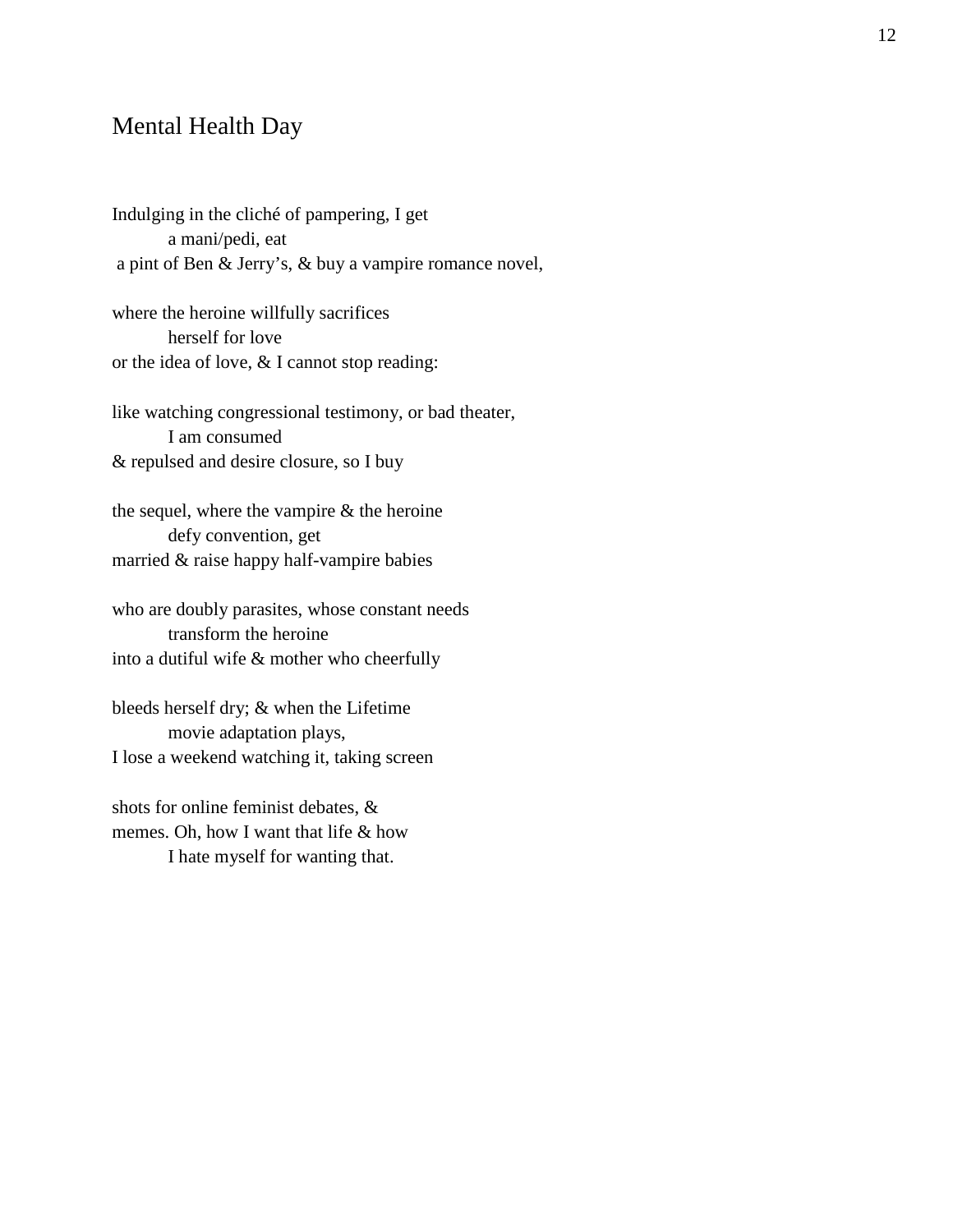## <span id="page-12-0"></span>Callanish

I'm jealous of the commercial photographer who got the postcard -perfect shot of the stones dancing with the northern lights, and of

the local children playing hide and seek among the stones, who make friends among the stones, who sneak up here

as teens to make out under the stones. I take a package tour, the only way I can get to the stones. The driver reminds us to grab lunch and use the loo, all in 45 minutes. An in -and -out visit. Only time for selfies and a cuppa

then back to the bus and the next stop. I envy the sheep who graze nearby.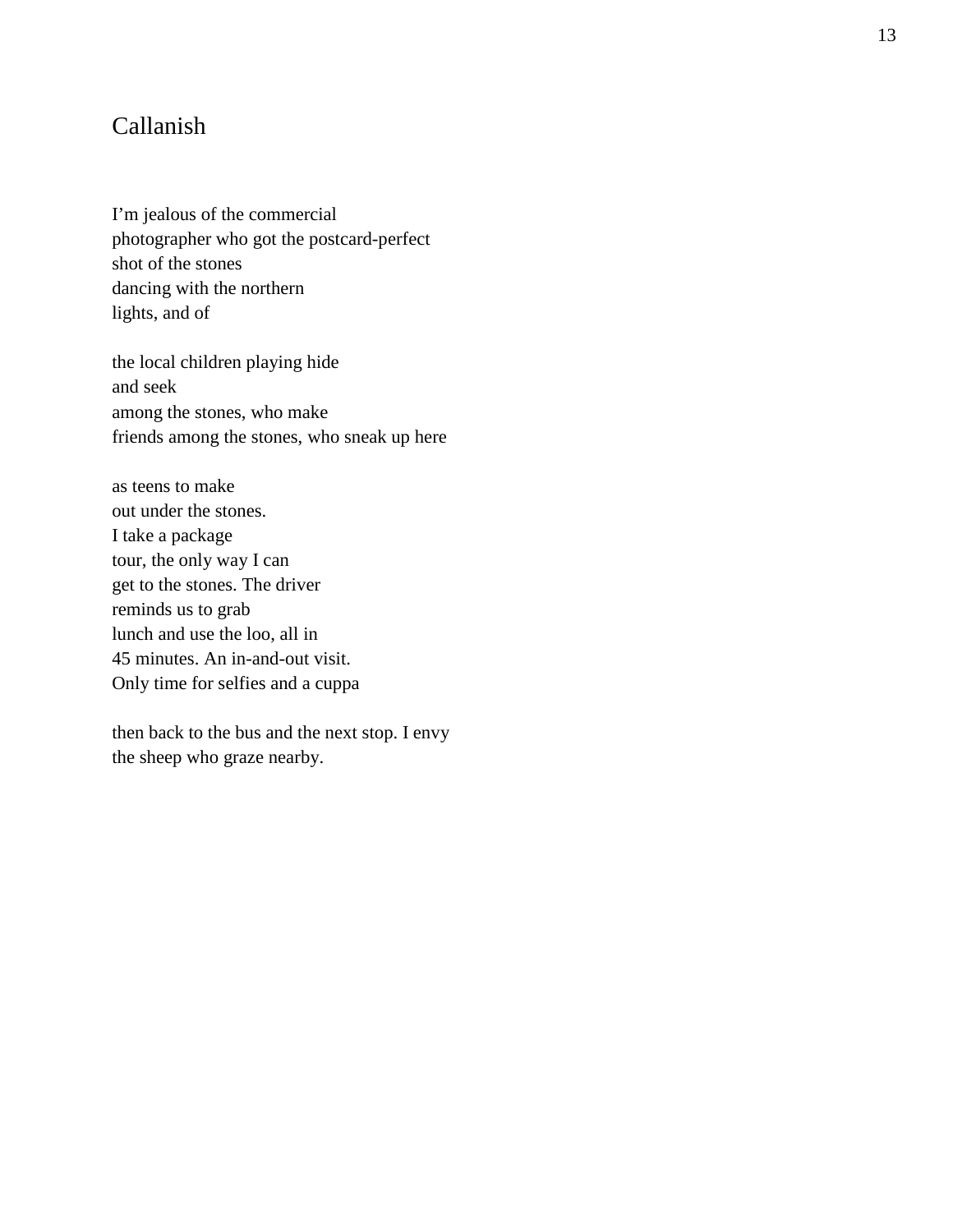## <span id="page-13-0"></span>Horn Dance

Fiddle half heard, mistaken for a cricket.

Fireflies wink, dismissed; coincidence of night and timing.

Then the triangle, metallic, certain.

The dancers: stags bow and circle, bow and circle, chased by the child archer, the mollie, the fool.

Fiddler follows all, herding dancers through the clearing, through the fireflies.

Tune strong enough to cut through questions of history and authenticity.

Stags dance into the woods, antlers clashing the beat, triangle soothing, ritual ongoing. Out of sight, dance has no end, only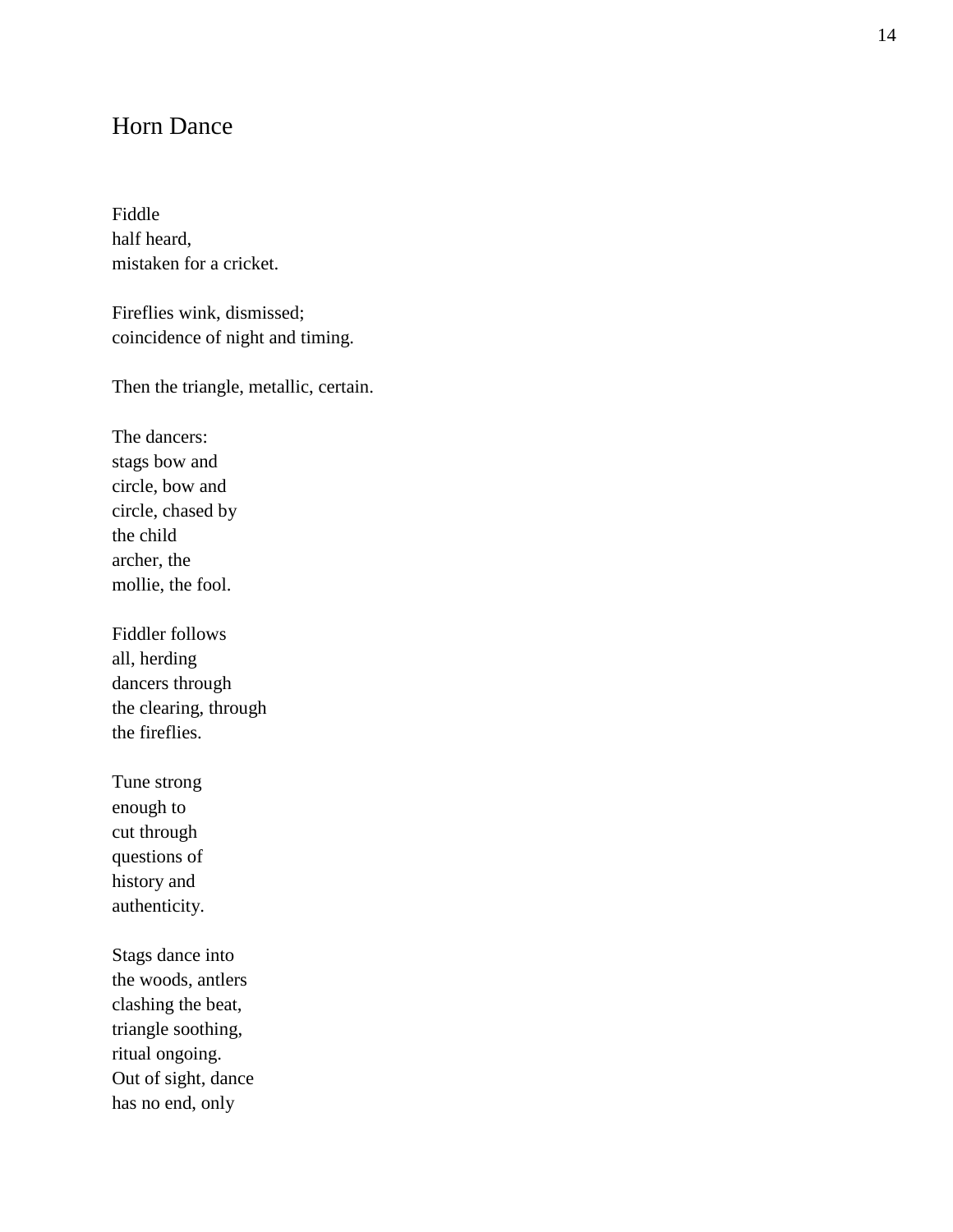echoes of the fiddle blending with birdsong.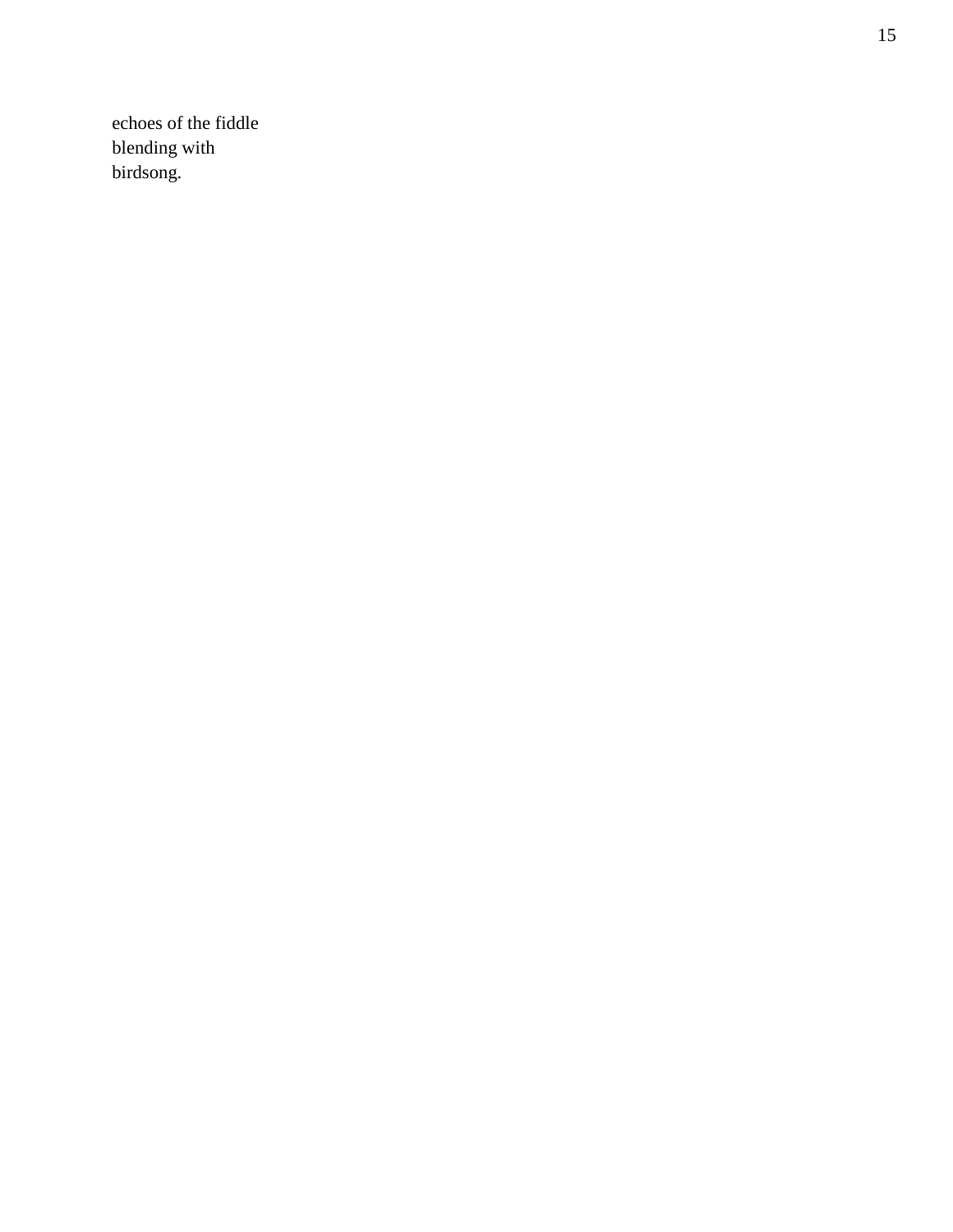## <span id="page-15-0"></span>Crewel

#### As I thread the needle in my eye,

you pout, *I don't understand* .

Nevertheless, I invite you closer to see the scars stitched on my freckled canvas.

There is beauty in the making, I say.

You say I should stay sunny, so I embroider the moon on my hand.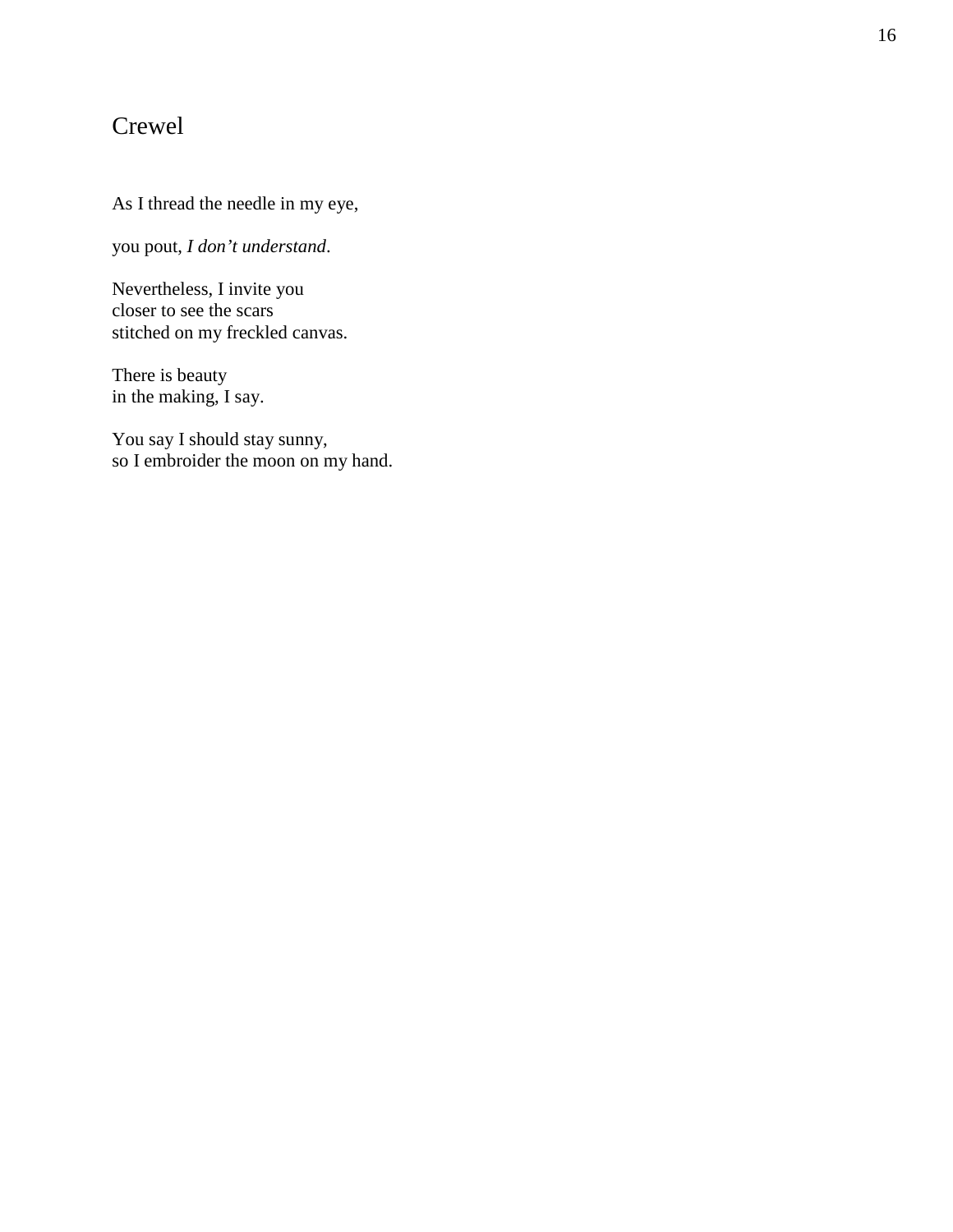# <span id="page-16-0"></span>Grayscale

| smoked eyeshadow                                                                            | smudged fog | tarnished silver |  |  |  |
|---------------------------------------------------------------------------------------------|-------------|------------------|--|--|--|
| not hip enough, not cool enough, not New York not fashion enough                            |             |                  |  |  |  |
|                                                                                             |             | demi-goth        |  |  |  |
| not not-impure.                                                                             |             |                  |  |  |  |
|                                                                                             |             |                  |  |  |  |
| between<br>many                                                                             | $\&$        |                  |  |  |  |
| clouds<br>breaking                                                                          | rain ending | sun hiding       |  |  |  |
| a stuffed toy elephant//kept in New Hampshire//at the vacation house//always missed at home |             |                  |  |  |  |
| all the finger paint splattered together.                                                   |             |                  |  |  |  |
| half-remembered                                                                             |             |                  |  |  |  |

what was I thinking?

the moon's halo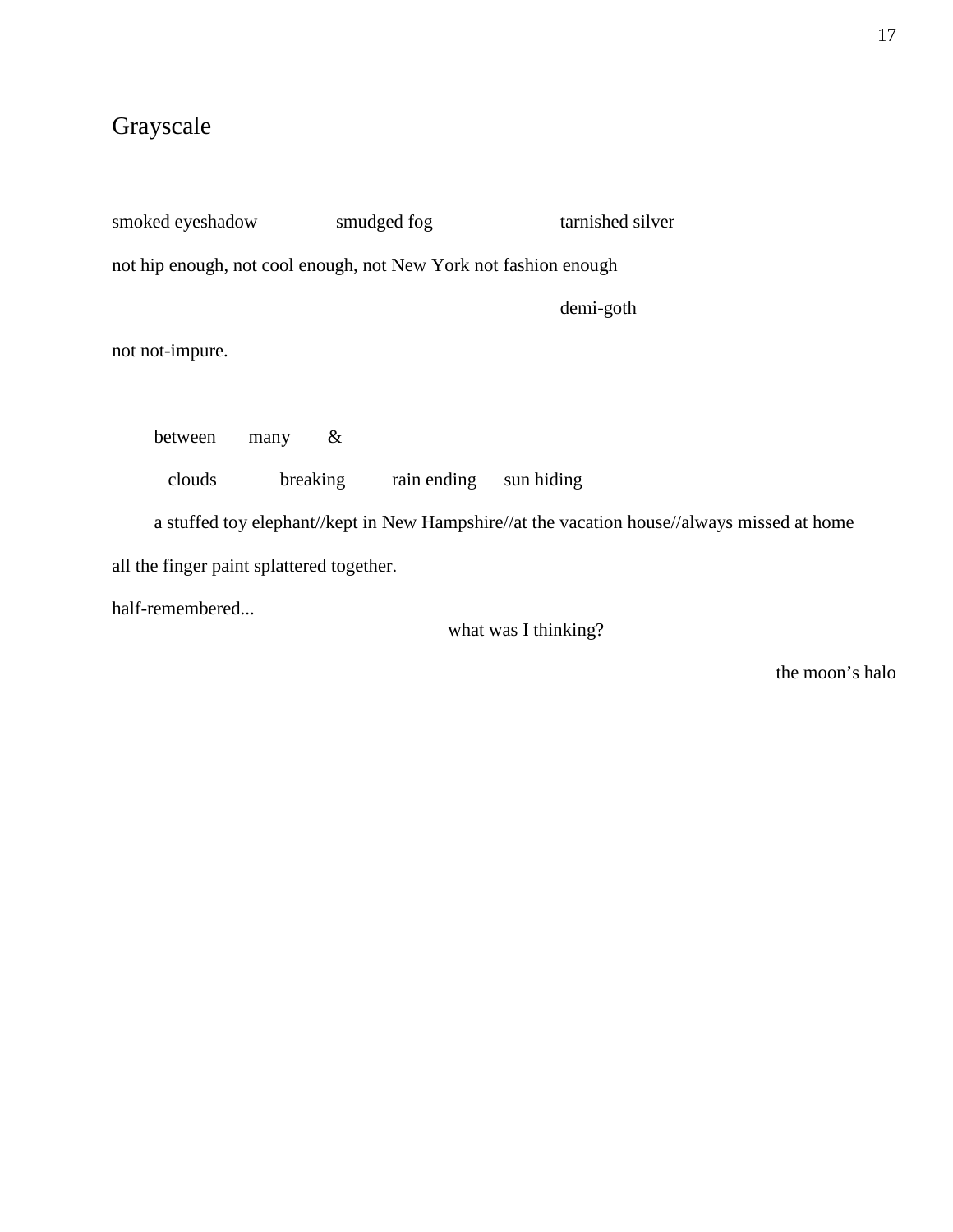## <span id="page-17-0"></span>Six of Cups

I built a lazy Susan. I want to show my father to prove to him that graduate school did not turn me into a useless academic, incapable of taking care of herself. We haven't spoken since my mother's funeral, when he introduced me to his new soul mate. We've been out of touch since I chose college over marriage; out of sync since I went to the library instead of the ball field. We've been circling each other since I was a daughter instead of a son. I want to show him the even spin, the balance and the utility, to say "I love you more than donuts, Dad" while he swings me around the kitchen singing "Waltzing" Matlida."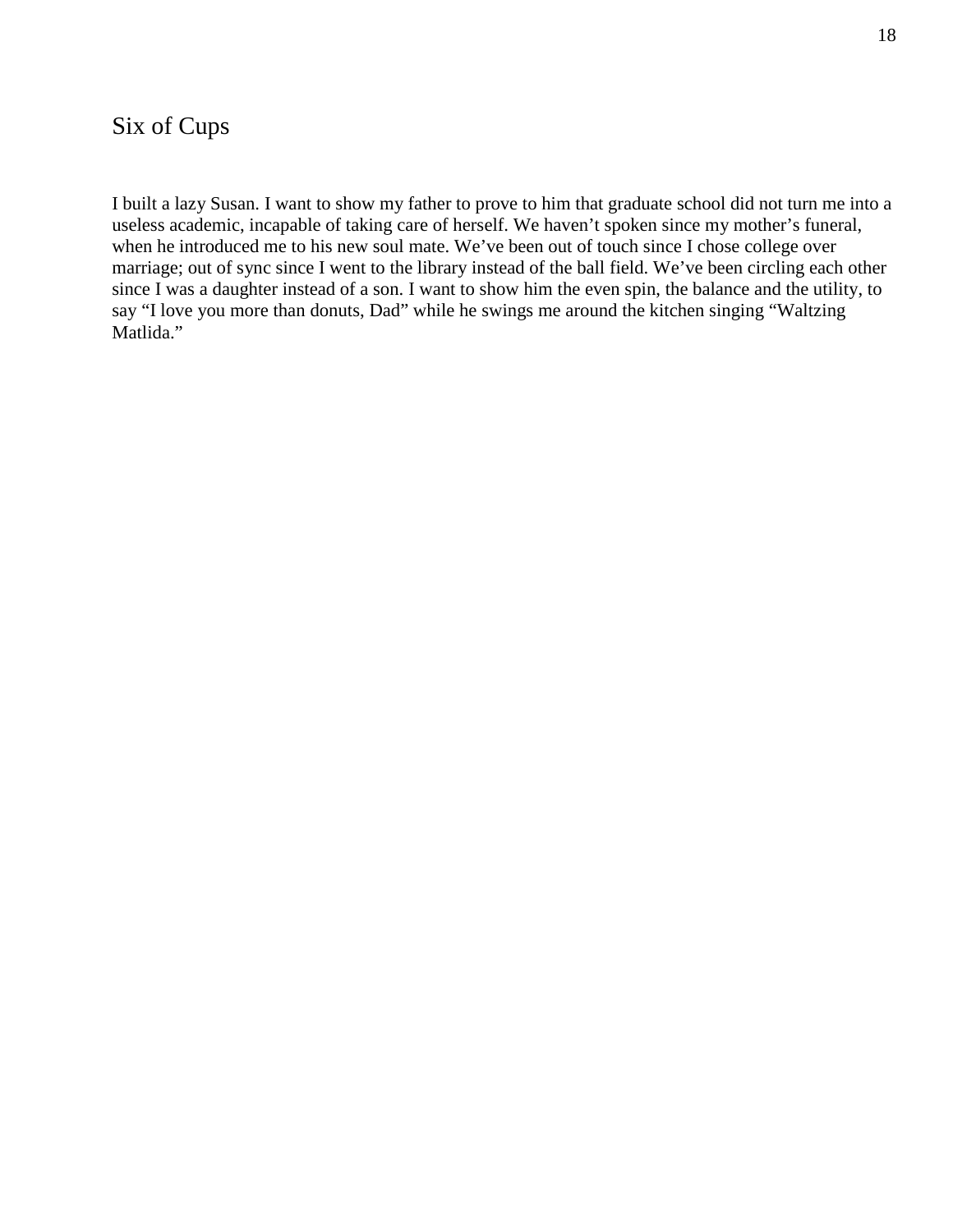## <span id="page-18-0"></span>Lynn Shore Drive

There are no shanties for those walking the edge of the water, no songs by those left waiting, only tears of salt water.

There's a seriousness to the sea: *Boaty McBoatface* renamed *RRS Sir David Attenborough* — long may she explore Arctic water.

My great-grandfather was a dory fisherman, my brother studies marine invertebrate zoology, heritage flowing from water.

Hurricanes, perfect storms, high tides, flood plains: insurance rates go up the closer I live to water.

I don't like seafood: while others eat lobster rolls and steamers I snack on french fries and taffy made from saltwater.

Evaporation, transpiration, condensation, precipitation, surface runoff: the cycle of endless water.

One day, like a ship's cat at the end of a voyage, I'll turn my back on the sea, and look inward, inland for fresher water.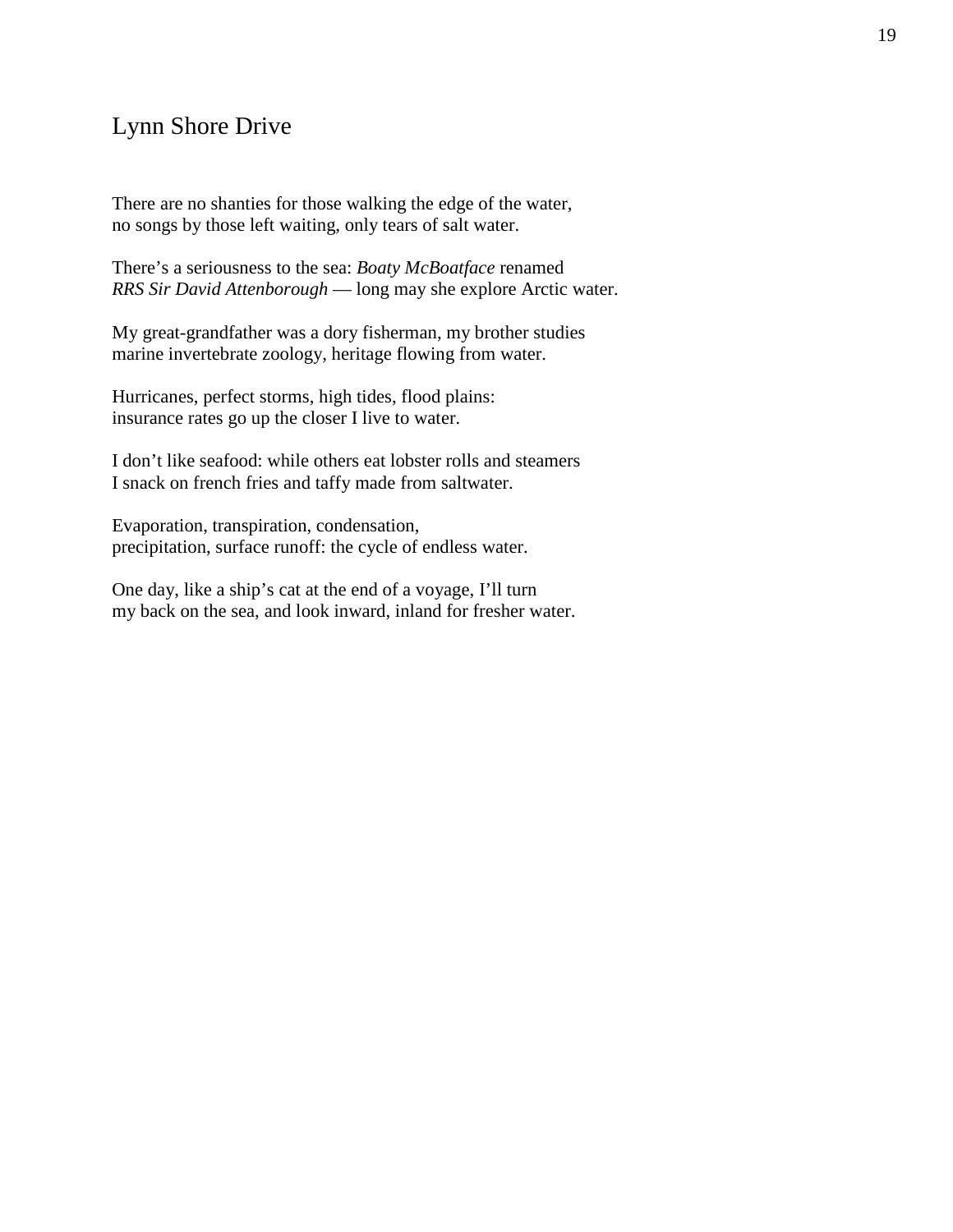## <span id="page-19-0"></span>Equinox Redeye

Seattle's rain politely taps my shoulder, glittering a carpet of camellia blossoms on the sidewalk. I order at a café where baristas dust cherry blossom on foam. Humidity wraps me in a blanket, jade moss creeps past my feet. The world is damp and rich and lush under a shifting roof of rainbow umbrellas.

Boston's crocuses are dead. Ice crystals slice my eyelids. Plows spread junk snow, disgorging lonely gloves, candy wrappers, beer bottles, abandoned lawn chairs. Coming home, I huddle under blankets through a late blizzard that freezes forsythia. My hands clasp a mug of cocoa spiked with rum; I pray for the power to stay on.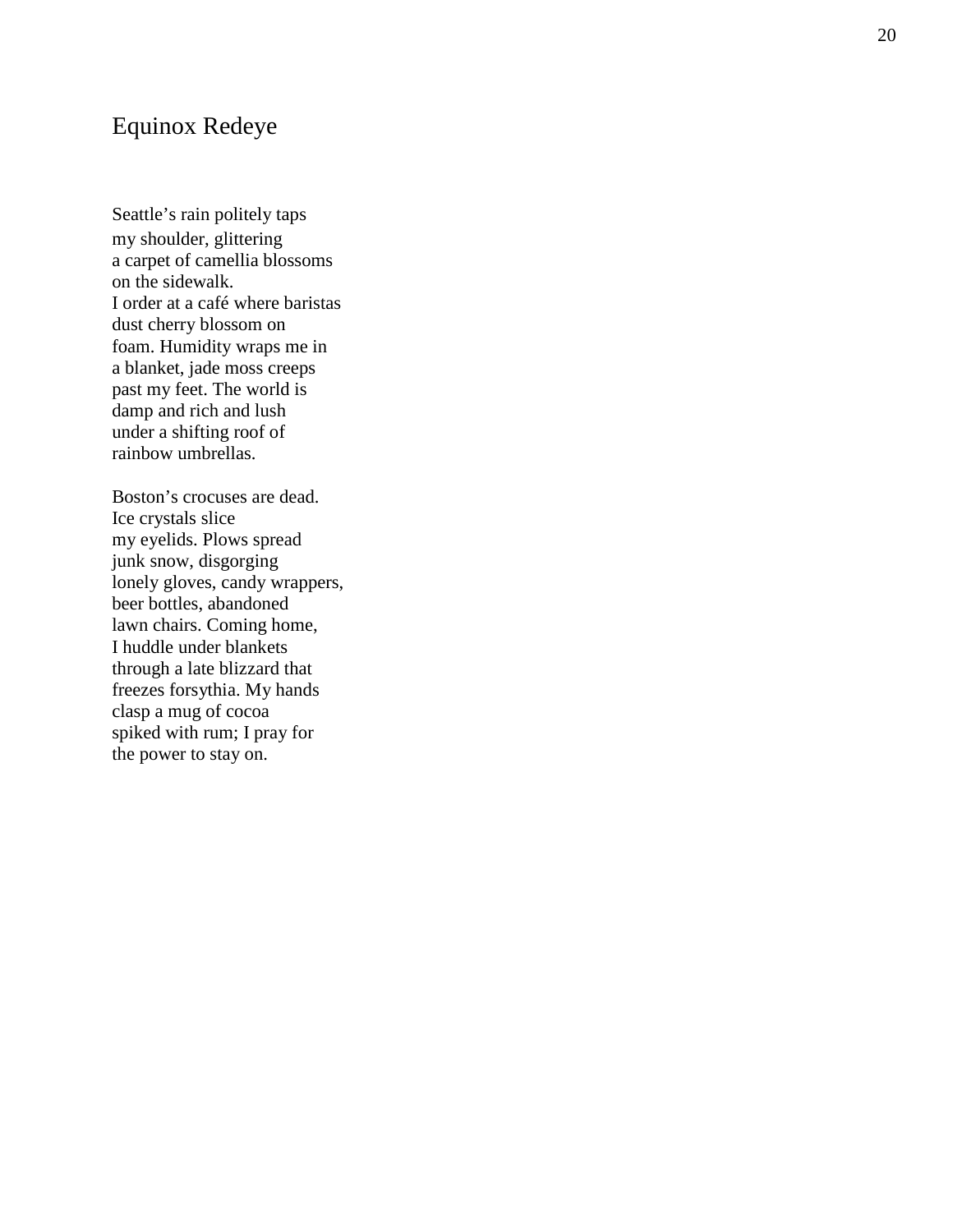## <span id="page-20-0"></span>Plum Island

Red -tailed hawk gives flying lessons to red and white Cessnas buzzing the runway, screaming *kree -ee -ar* at the pretty flyboys.

Pink house and the beach roses both leeching color into summer, bleached and shabby, crumbling back to the marsh.

Piping plover lays her eggs in clearly marked beach lanes, to complaints of the tourist struggling to park her minivan.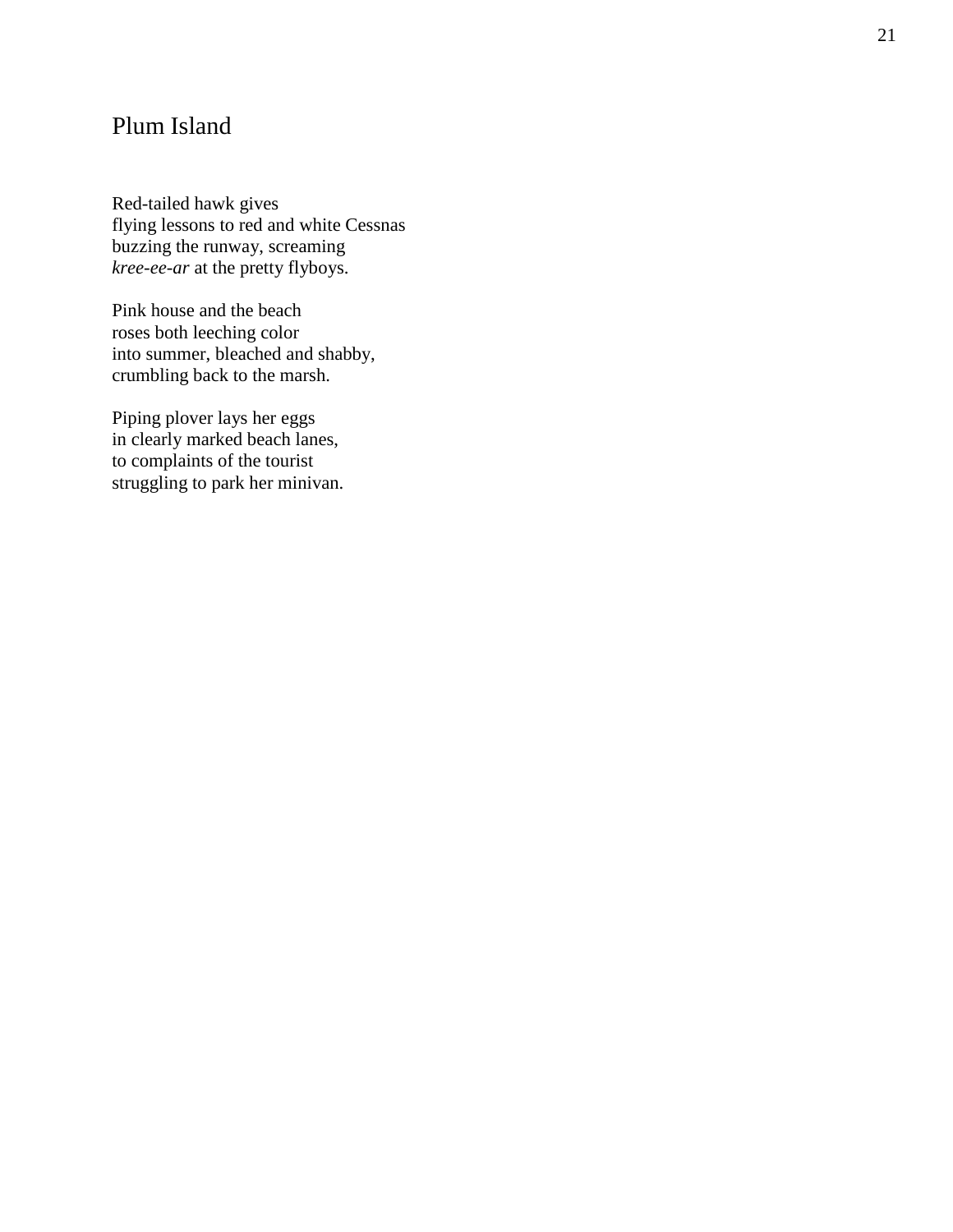## <span id="page-21-0"></span>The Star

I set up a star feeder in the backyard, hoping to attract some yellow dwarfs, maybe a quasar and red giant. The comets came and ate everything.

I took up a star catching net; went hunting with Orion, hoping to find Aldebaran & Rigel. The net ripped, stardust fell out.

I picked up my star -fishing pole with a lure of refracted light, hoping to catch the pulsars. The only bite was trout.

I looked through my stargazing lens, watched them dance for hours.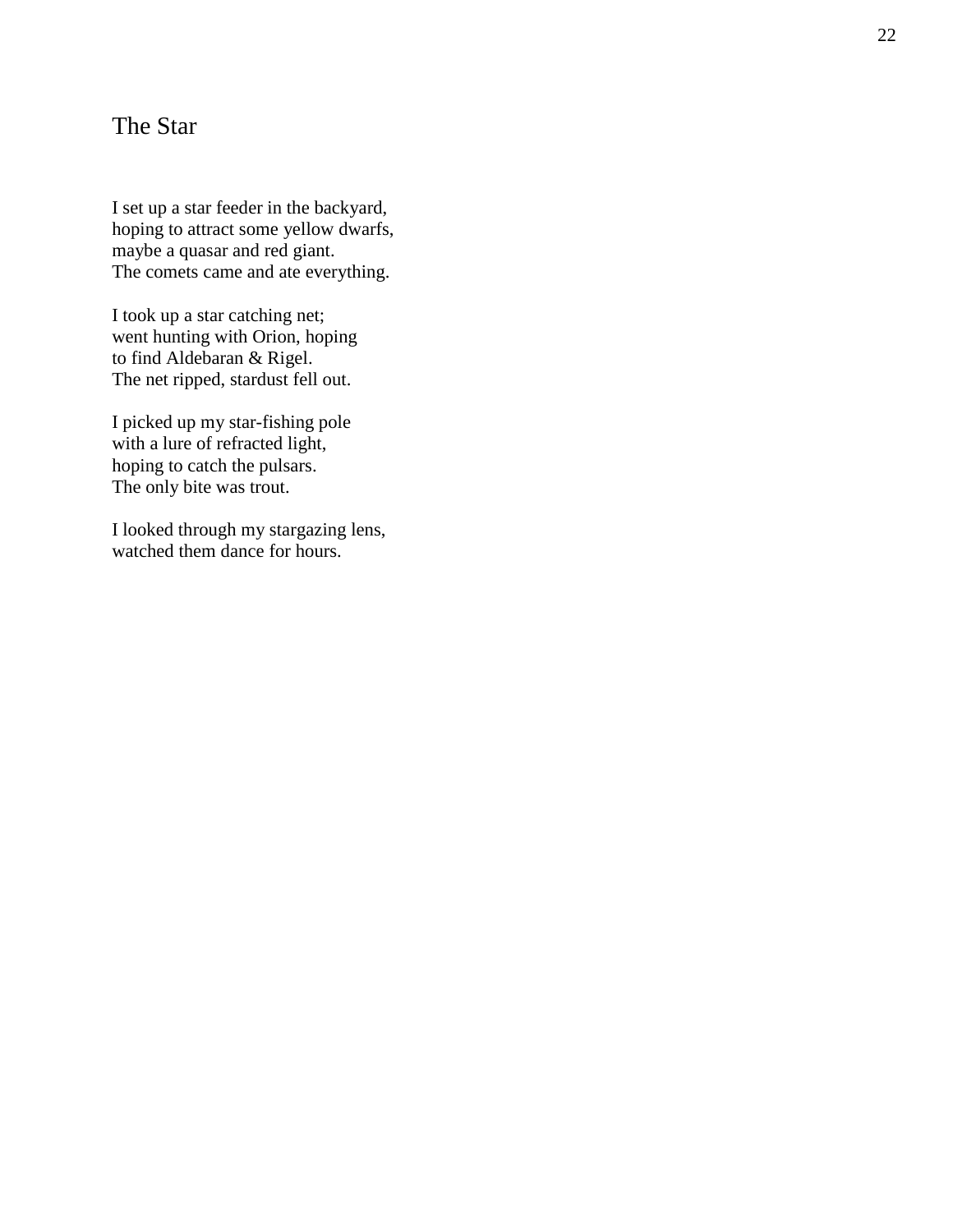### <span id="page-22-0"></span>To the Asshole in the Pickup Truck Who Cut Me Off

You crossed four lanes of traffic, ran the red light to make an illegal left, then stopped & honked. I flipped you off. I laid on the horn & your girlfriend leaned out the window to flip me off; yelled "Fuck you, you fucking cunt." You laughed & rolled slowly forward so I could see the MAGA stickers on your tailgate. I want to take the 2x4 hanging off the back of your truck and beat you until your teeth fall out, until you learn compassion.

Instead I sneak into the nearest parking lot, find a space behind McDonald's and cry the adrenaline away.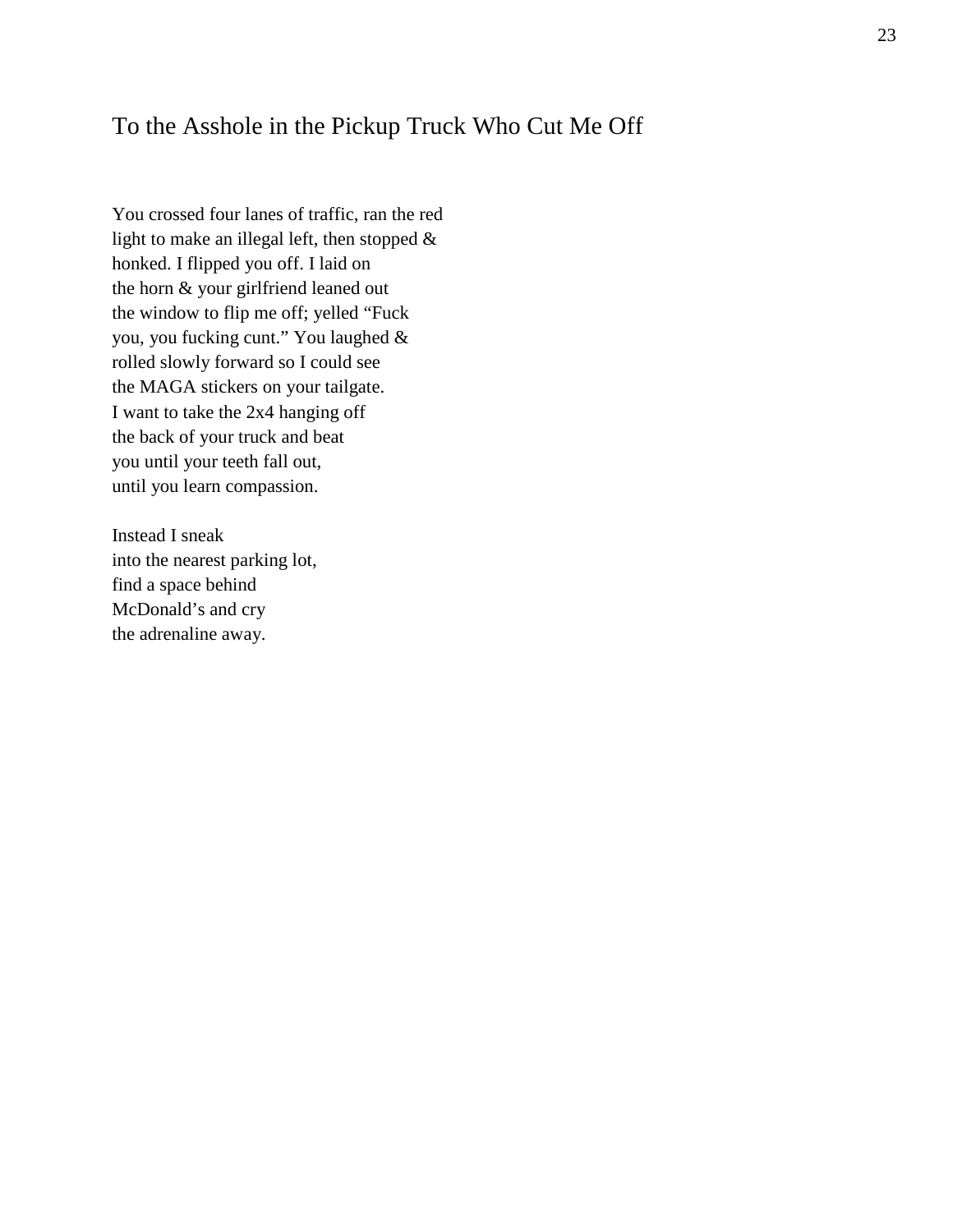#### <span id="page-23-0"></span>Litany

Sister Brigid described purgatory as the chalkboard erasers of god, cleaning my soul better than I cleaned the classroom. It made sense in third grade. Our Lady of the Car Wash, pray for us.

Theology's changed since I walked out of religion class an atheist, hoping for sweet decomposition, rebirth as an earthworm, a chickadee, lichen. Our Lady of Grackles, pray for us.

If Sartre's hell is other people, I must have committed some impressive sins to arrive at this empty echo chamber instead of a celestial holding cell. Our Lady of the Registry, pray for us.

As I make my way on public transportation, speaking the world's third language, a selfie stick my pilgrim's badge, my prayers rise from a candle lit for the memories of wax. Our Lady of Shelter Cats, pray for us.

Maps and myths and guidebooks don't work here, where all books are holy and equally profane, where the print vs digital debate is decided, where inquiry is supreme. Our Lady, Help of Lost Girls, pray for me.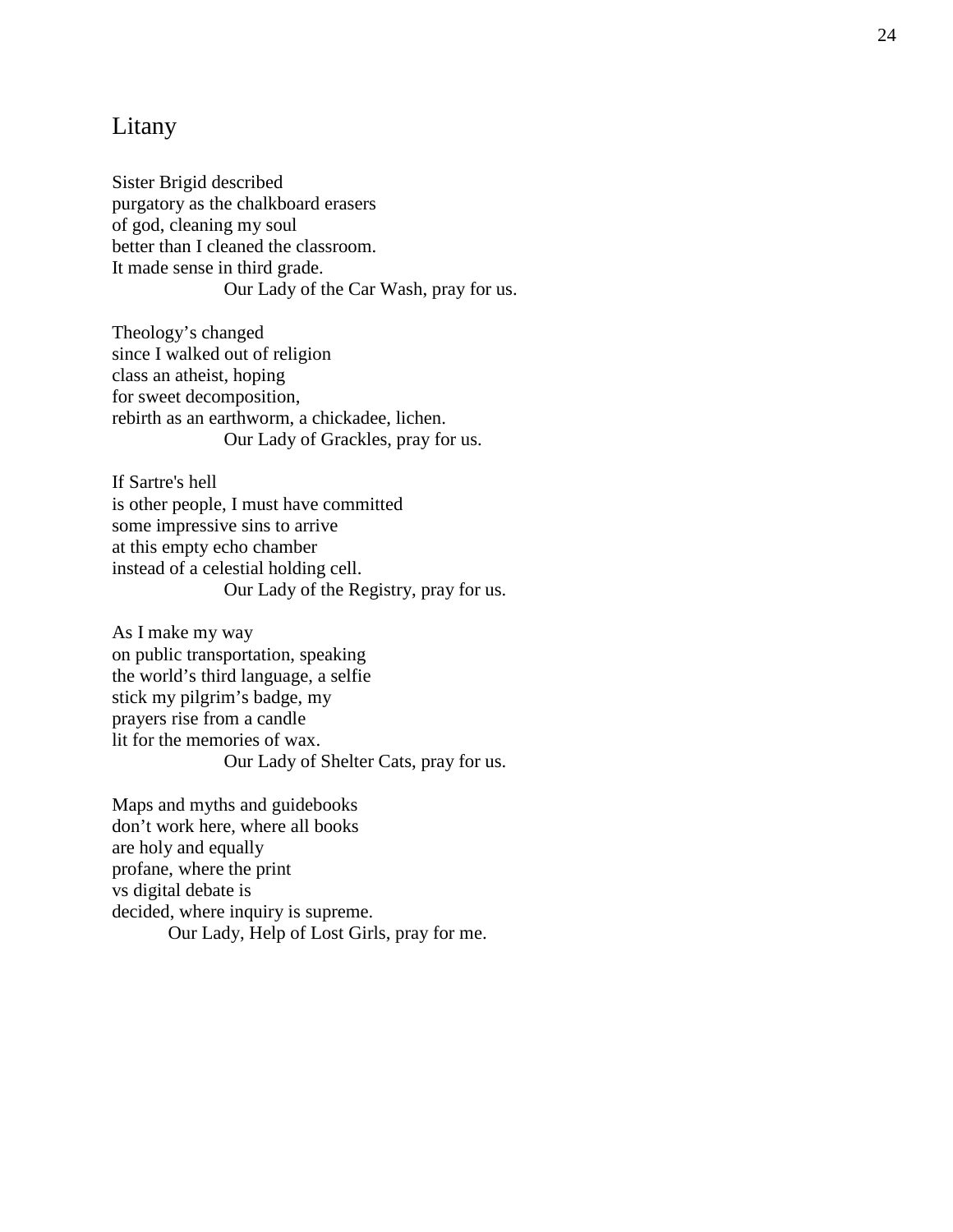#### <span id="page-24-0"></span>The Roses that Bloom at the End of the World

are \$5.99 at Trader Joe's. They come wrapped in cellophane, surrounded by ferns, with a futile packet of plant food.

I place the roses in a milk glass vase on the windowsill behind the sofa, so the cat can enjoy them, too. It's not her fault the world is ending.

The roses that bloom at the end of the world are hybrid — all vibrant colors, perfect petals, no scent. I'm not worried about the cat swallowing a thorn, or the vet bill. Useless pet insurance.

I place the vase on the windowsill, framed by the curtains, so the neighbors can see it, too. They should enjoy this last chance for gossip while they can. Busybodies to the end.

The roses that bloom at the end of the world last long enough. It's their job — to stay with us. To watch, to wait, to witness. To say yes there was a world and yes there was a life and yes that is over now and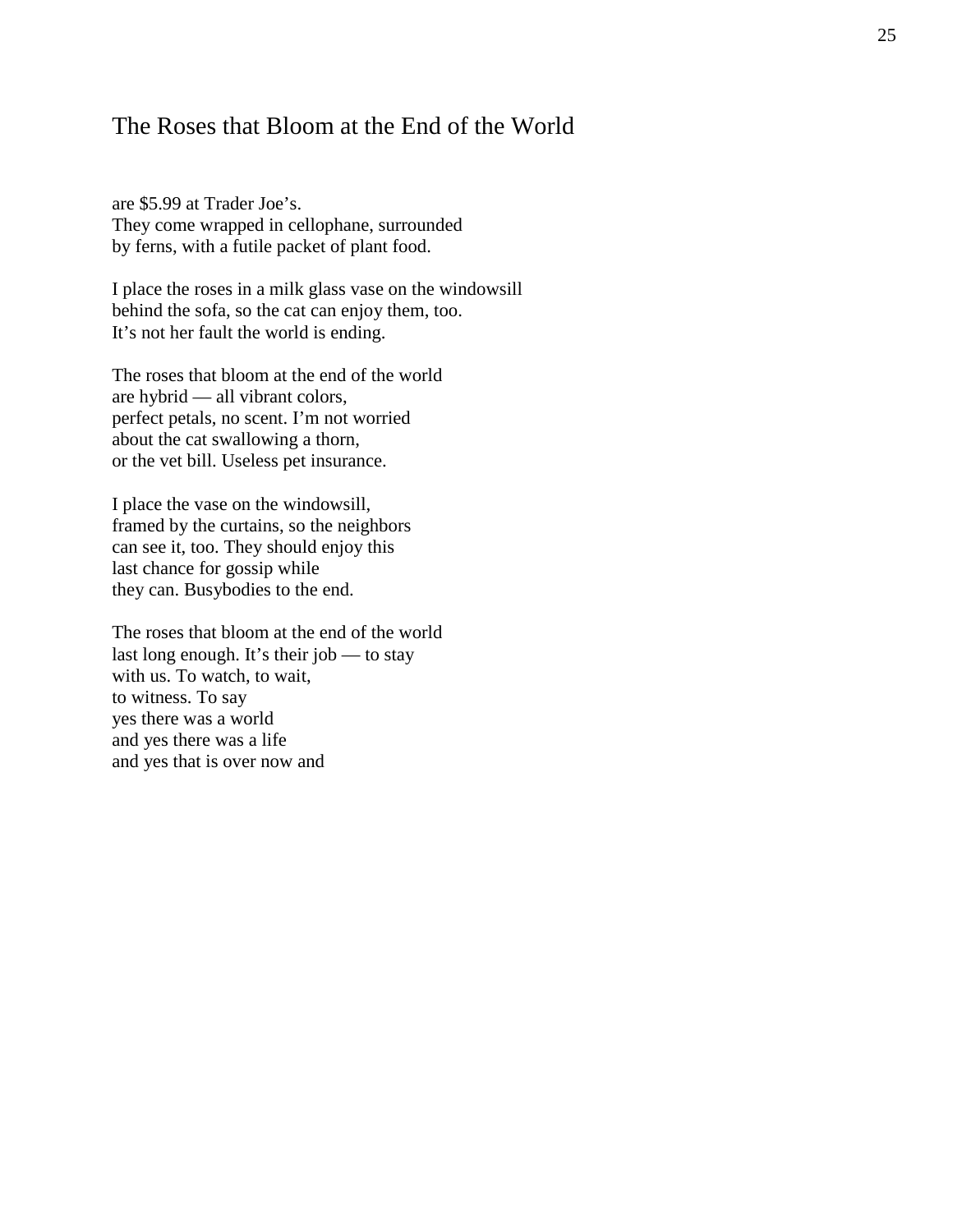# <span id="page-25-0"></span>To the Guy Riding His Bike Without a Helmet, Both Hands Occupied with Texting and Vaping

I hope you crash elsewhere, because my phone is charging, and I can't call 911.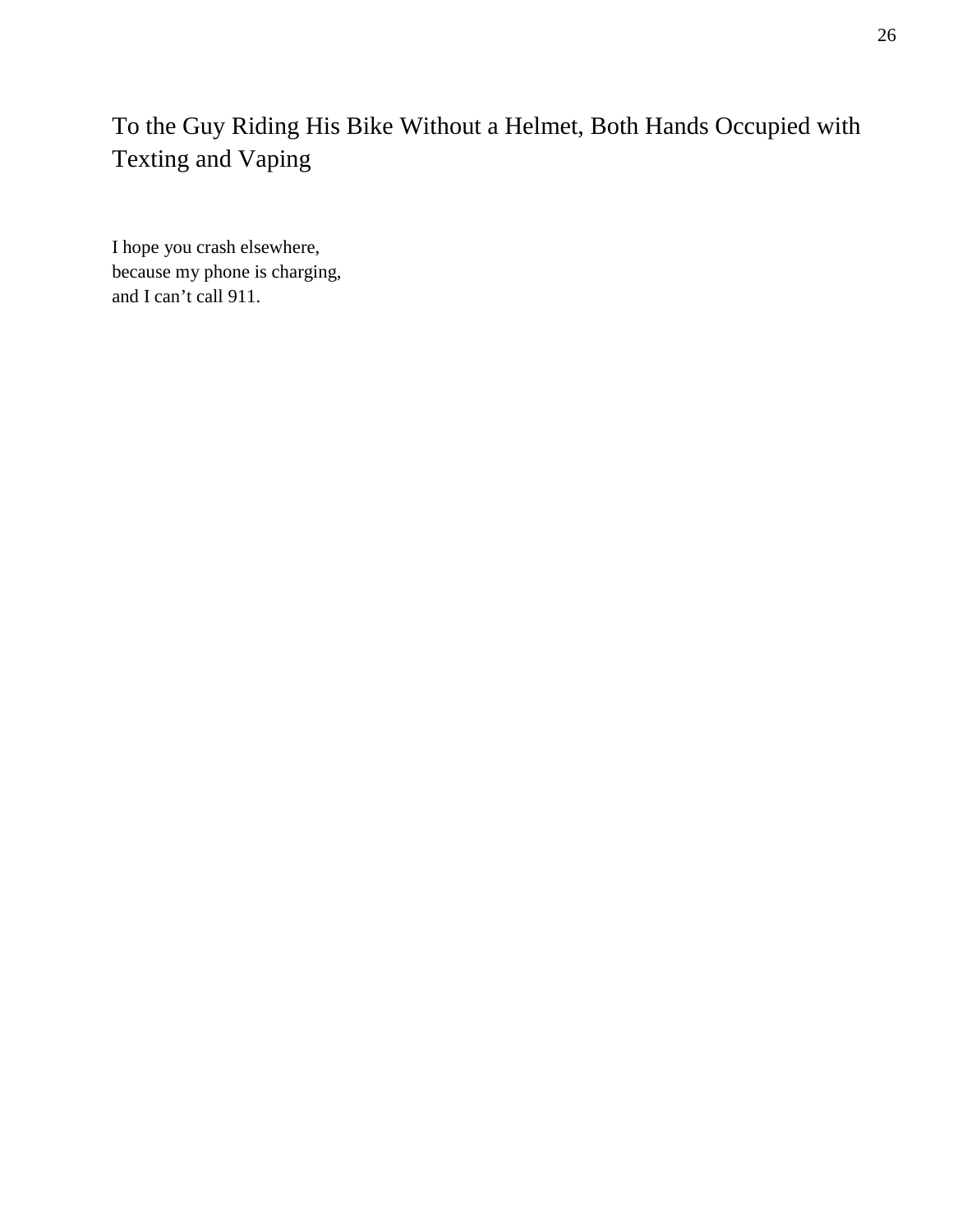## <span id="page-26-0"></span>Seasonal Fashion

I know

I had a hat on when I left in the morning, but now, on the bus ride home, I lean my head against the frosted window surprised by the cold on my cheek.

When I get home, get out yarn and needles, pour a glass of wine. Cast on, miscount, cast on again. Let necessity dictate design. What's fastest, what's warmest? A toque, a watch cap, pussyhat or plain cat -ear -hat? Decide on a bobble. Or not.

If I knit fast enough, friction and wool burn will generate bonus heat to warm your hands, too. When done, cast off, ends woven in, this hat will keep my ears covered until in haste or early thaw, I forget it on the bus during rush hour when it's just warm enough.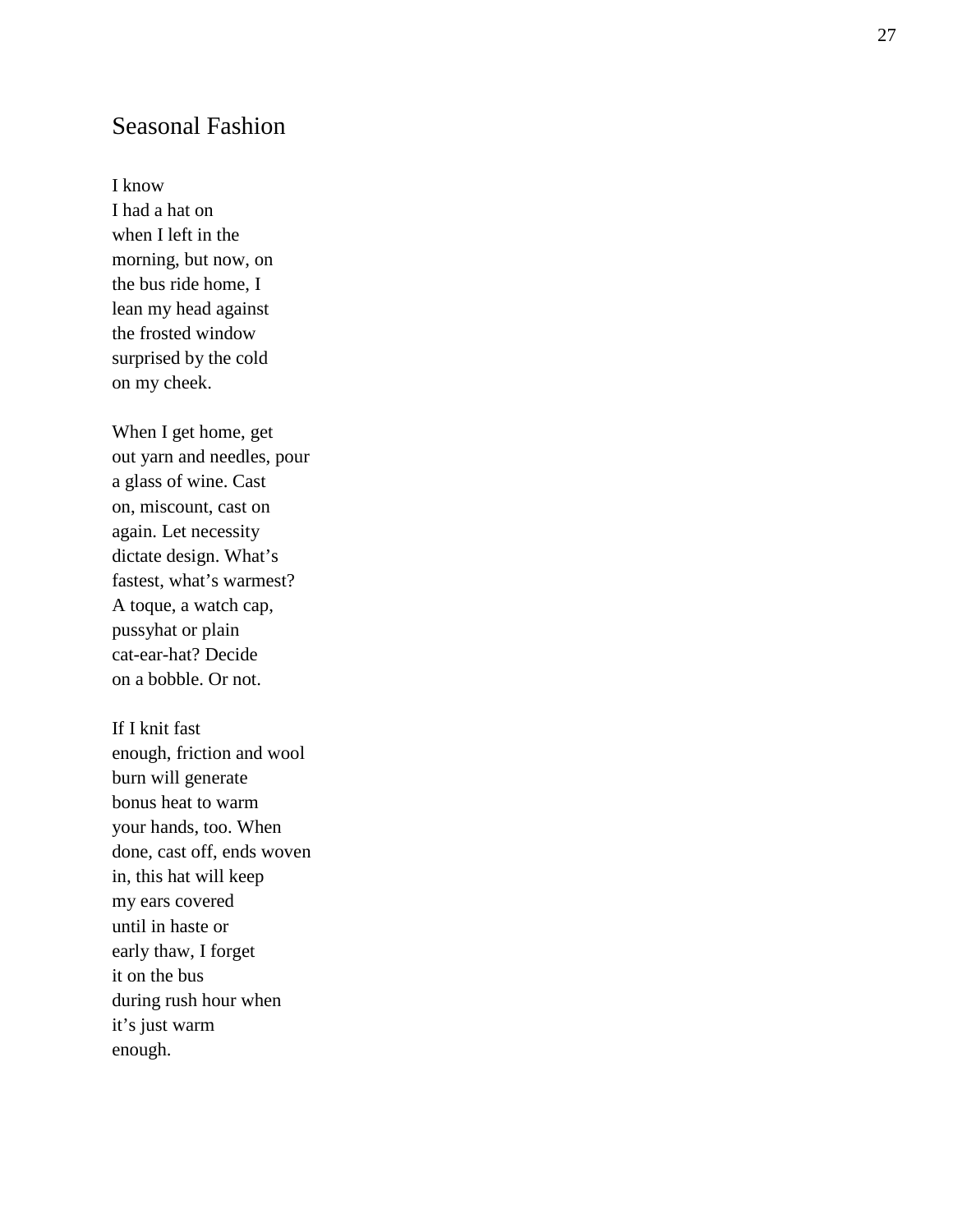# <span id="page-27-0"></span>Poppies, Isles of Shoals

*After Childe Hassam, 1891*

Impressionist poppies, ideas of ephemera, floral suggestion, slapdash red and pink against fixed granite. A frozen summer, eternal New Hampshire August.

Humidity hanging like a funeral. Why should the boat return, when the sea offers escape and air?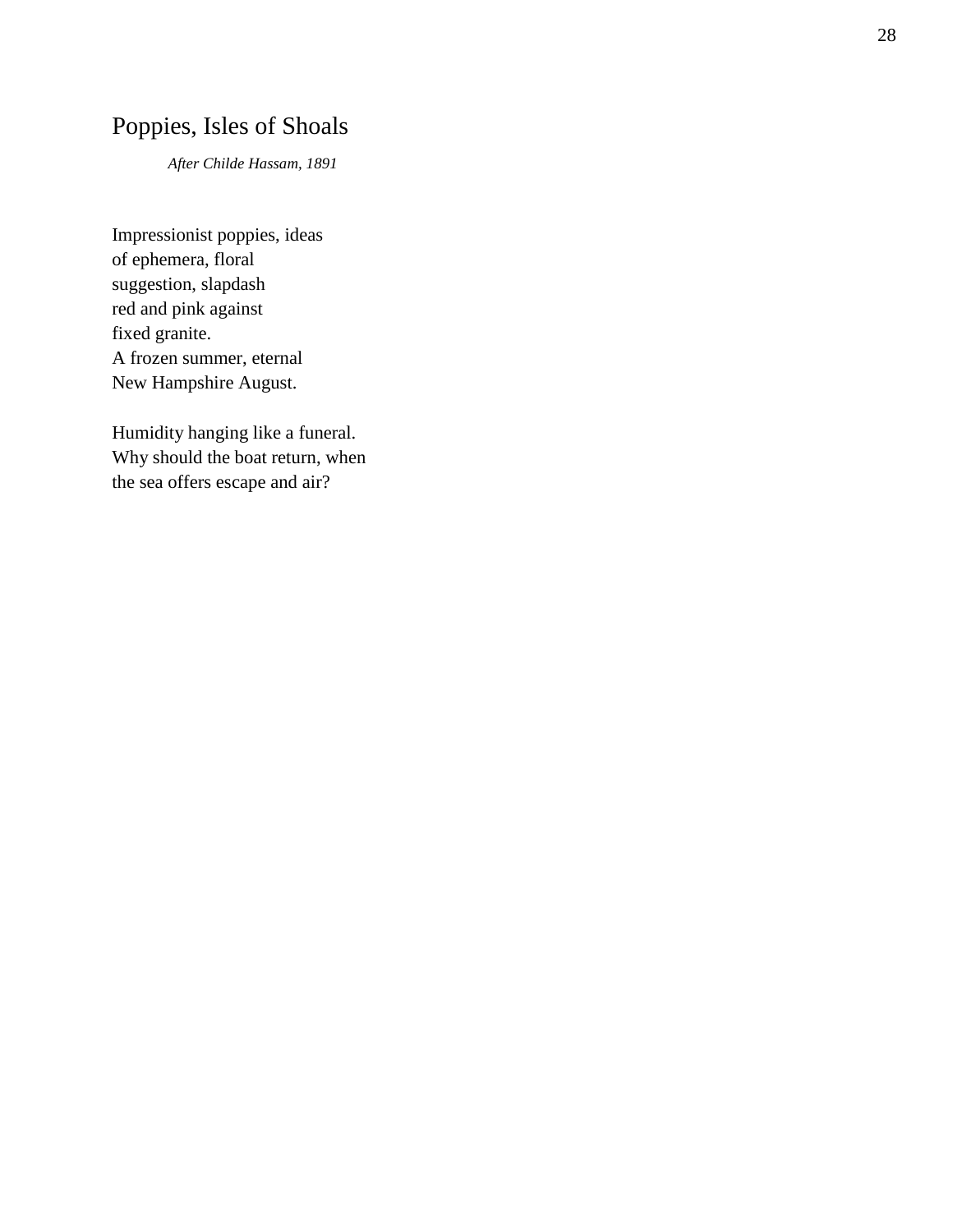## <span id="page-28-0"></span>Two of Swords

Held by swords of fear, pulled by strands of desire,

trapped between sea and sand tenuous balance, unable to move.

I can't see the ocean, only hear it. I can feel the moon changing my mind:

brain gremlins sending conflicting signals, misfiring neurons, I don't want to know

what's going on in my heart. Emotions fighting to surface, I push away their mess.

The collective unconscious calls— I've blocked their number.

Enough! I put up my hands: I hold the swords and the strands.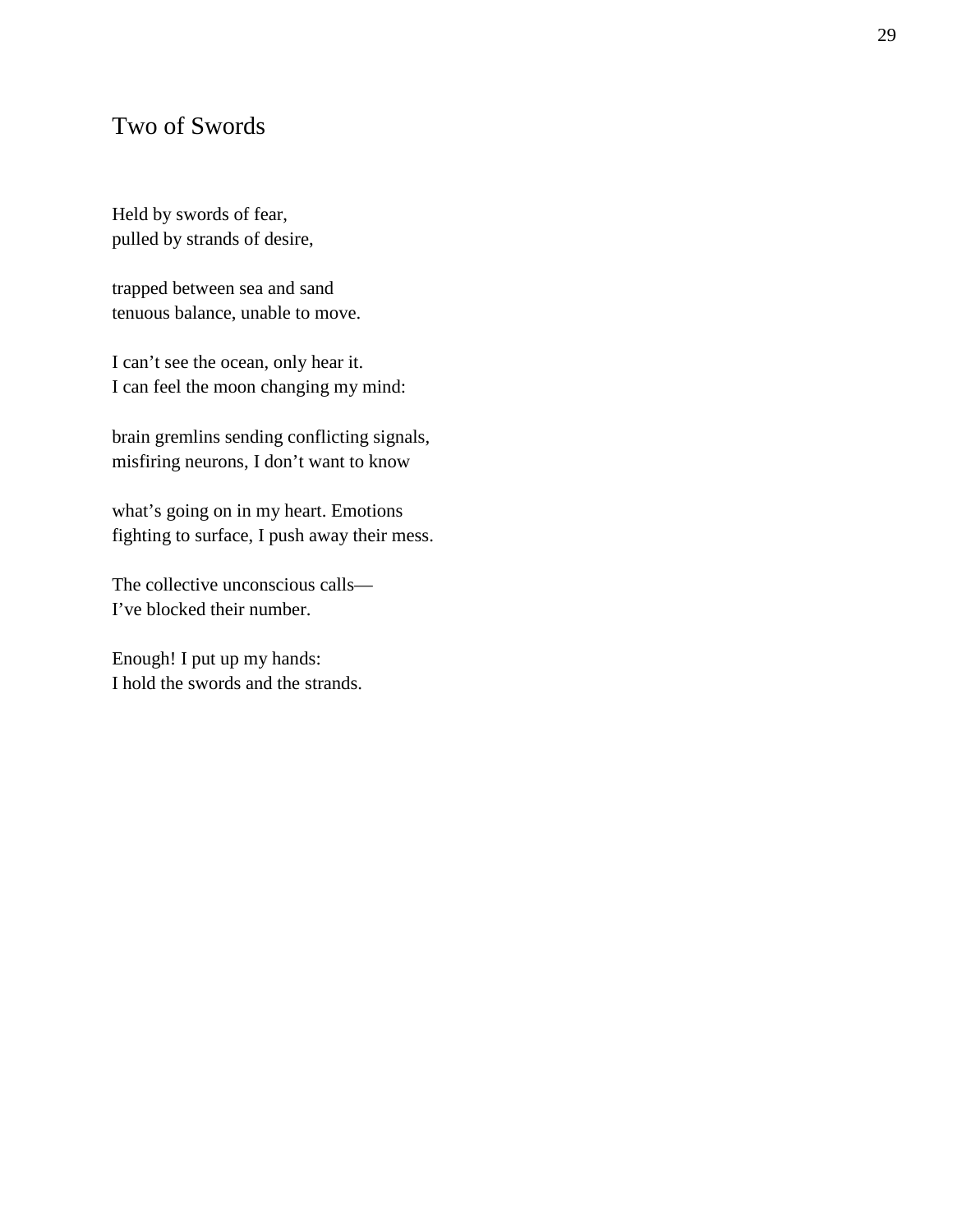## <span id="page-29-0"></span>Flirting

*¿Por qué Valencia?*  He asks. I sip my wine.

The bus ride from Barcelona to Granada is over 14 hours; I need to break it up somewhere.

I want to wade in the Mediterranean. I want the golden hour's light to wash over me, so I feel beachworthy in November.

My sister wants me to eat paella so she can live vicariously. I hate fish, but paella Valenciana is made with chicken and rabbit—worth a detour.

I spent two years studying El Cid, dreaming about the reconquest of Valencia. I want to see what kept me up at night. But my Spanish is limited to ordering food, and describing the color of my aunt's pen. I smile.

*Por qué no Valencia,* I reply.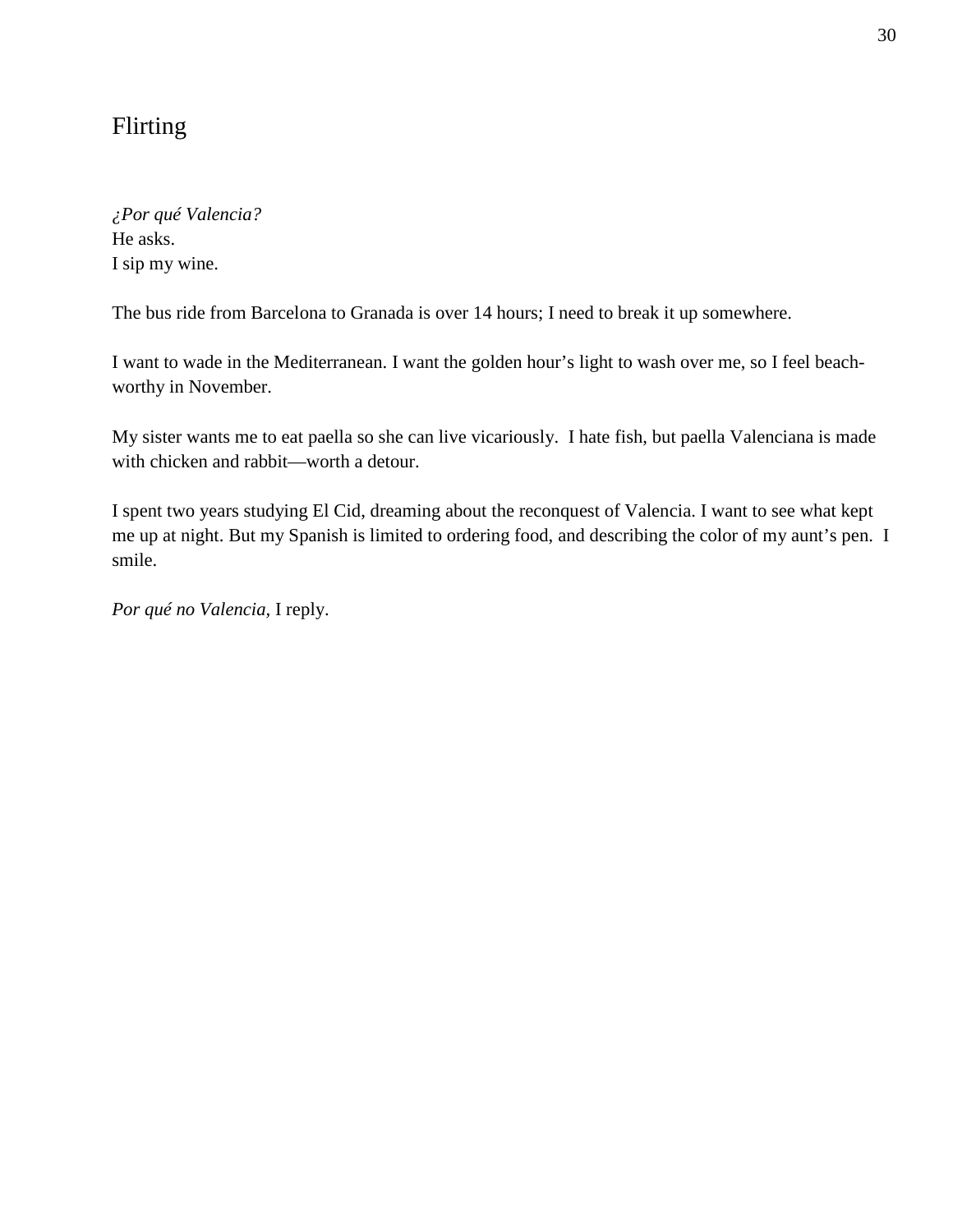## <span id="page-30-0"></span>Reading Poetry

Skip to the last line to see if the butler did it. (No).

Tell everyone the poem was better than the movie.

Dog-ear the steamy stanzas, the tumescent stanzas, the quivering, falling-in-love stanzas to re-read later.

Be thankful you don't have to wait years for the next section of this poem.

Turn to the sports section of this poem. Look for coupons in the Sunday edition of this poem. Put last week's poems in the mudroom for the puppy.

Always do the voices. And hold the poem so that everyone can see the illustrations.

You're only reading this poem for the articles.

Refer to this poem often during tax season.

Promise yourself you'll make at least one recipe from this poem.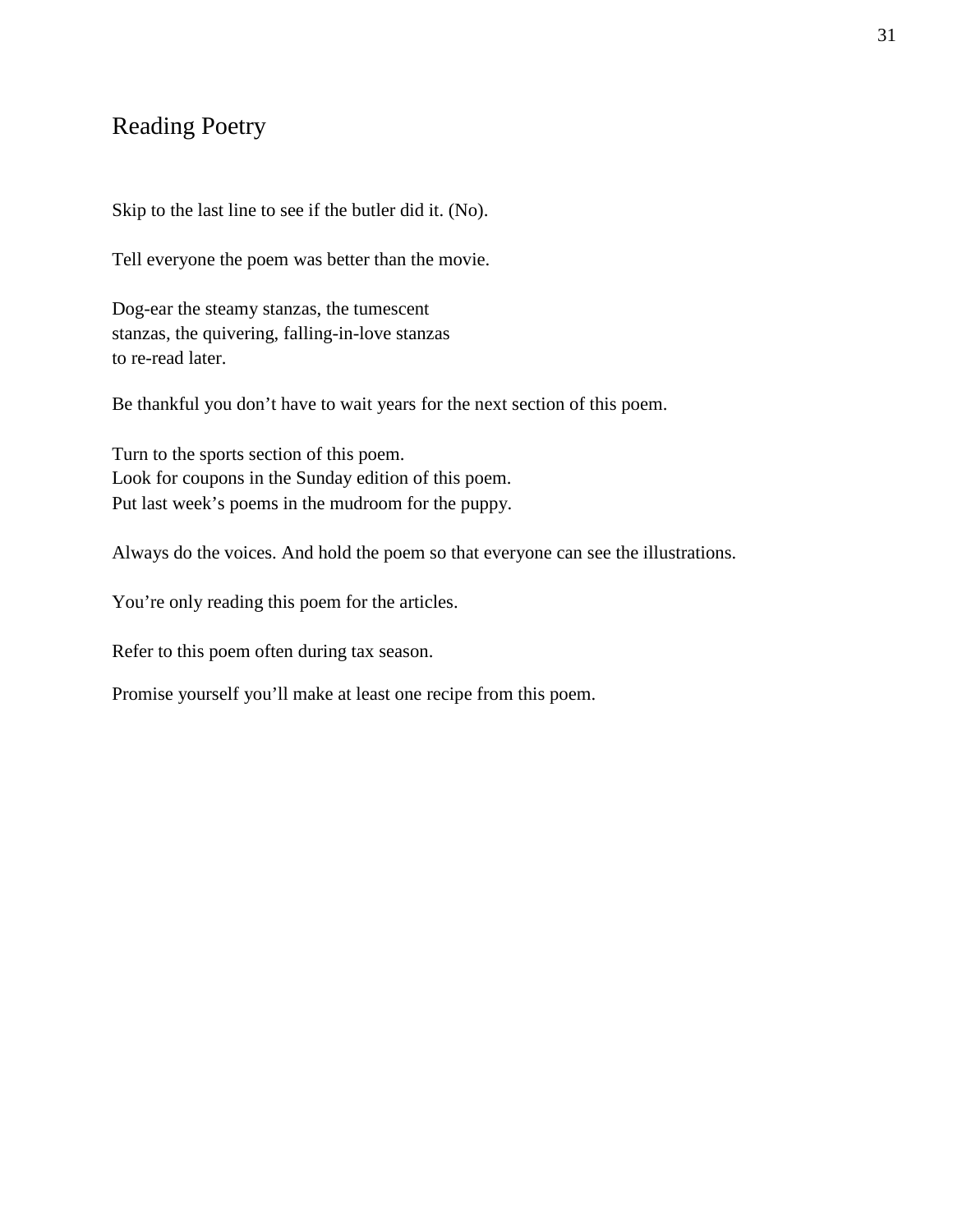#### <span id="page-31-0"></span>The High Priestess

When Hypatia solved algebra & geometry When Hildegard examined causes & cures When Dorotea Bucca chaired philosophy & medicine When Margaret Cavendish observed experimental philosophy When Ada Lovelace imagined poetical science When Maria Mitchell saw her comet When Mary Anning uncovered her ichthyosaur When Caroline Herschel minded the heavens When Annie Cannon ordered the stars When Admiral Grace Hopper first coded When Mary Leakey found *Paranthropus boisei* When Rachel Carson silenced spring When Valentina Tereshkova flew Vostok 6 When cells were taken from Henrietta Lacks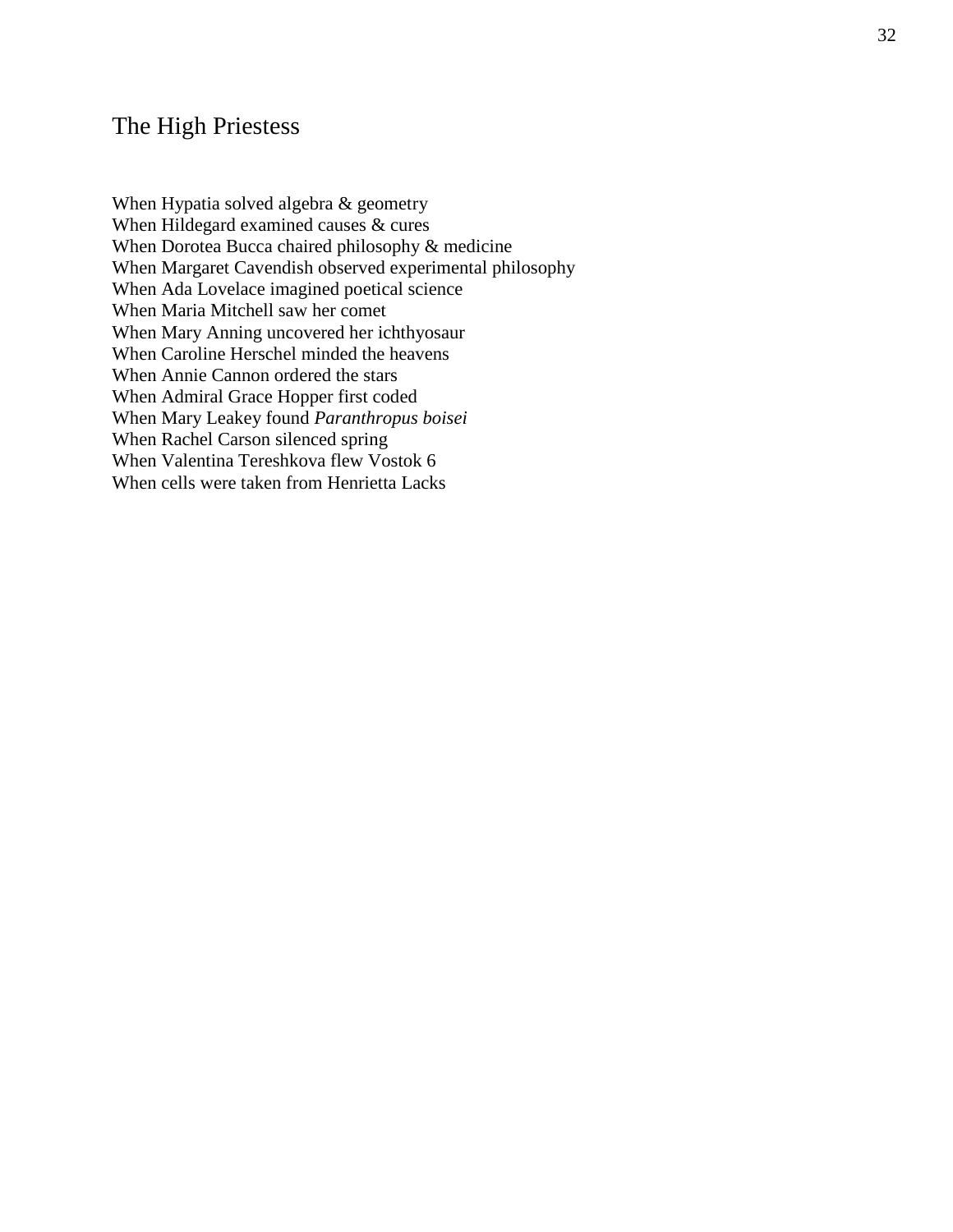#### <span id="page-32-0"></span>Inishmore

A 5,000 year old ring fort defends the cliff from invaders, its stones

offering little protection to tourists. So you crawl along the drop.

There's nothing for you at home. Your parents sold the house your freshman year;

You came back at Thanksgiving break to a cot in a basement.

Now, standing on the western edge of Europe— No one would notice if you were pushed, or if you fell.

You came here to find yourself you tried on different names: one week Catherine,

another week Kate. You changed behaviors as you changed names.

You've sent out hundreds of résumés. You're living here on the last dollars

of subsidized student loans. The government owns your brain.

Below you, a solitary cranesbill, pink petals blooming against the gray waves,

defiant and bright it clings to the cliff face; braver and more content than you.

You came to Ireland to find yourself to lose yourself.

You got drunk on Redbull and vodka, spent the night with a boy

in a squeaky hostel bed, uncomfortable in your skin and his hands.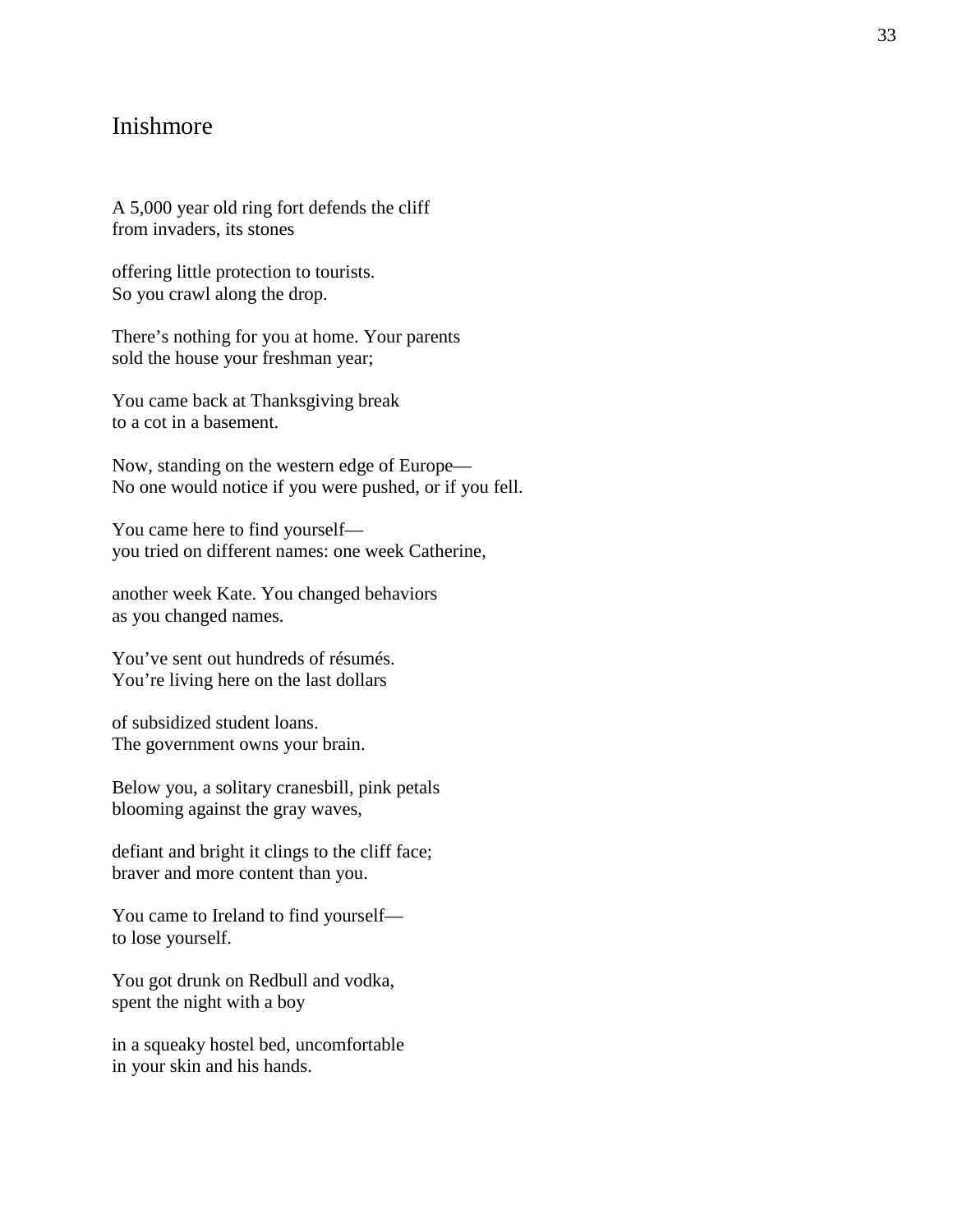Now it's you and the cranesbill, dangling on the edge of potential.

It's 100 meters to the ocean below, 3,000 miles to Boston. It's 7 kilometers to the ferry and back to Galway.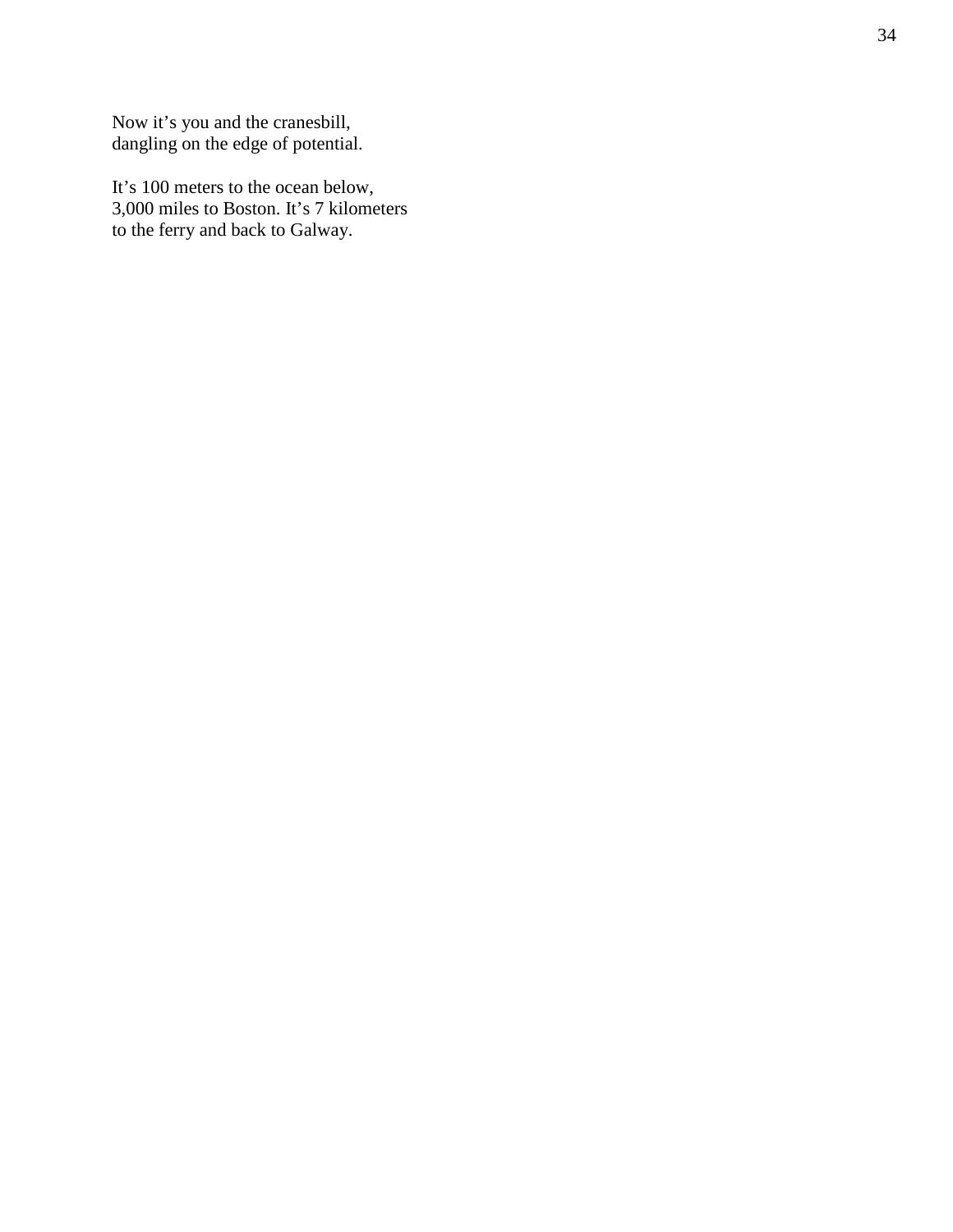## <span id="page-34-0"></span>The Moon

At Luna's All -Nite Diner the chefalopod serves up Eggs Prophetic, 8 arms cooking in short order while blending coffee beans with moonbeams. Who's hungry? The owl -eyed waitress recommends the Introspection Special: a warm blanket and the best waffles and whipped dreams this side of Mare Tranquillitatis. The jukebox plays "Only the Good Die Jung." For a penny, change it to "Silent All These Years" or "Nightswimming." Chamomile tea spreads truth in steam; on Mondays, lycanthropes eat free.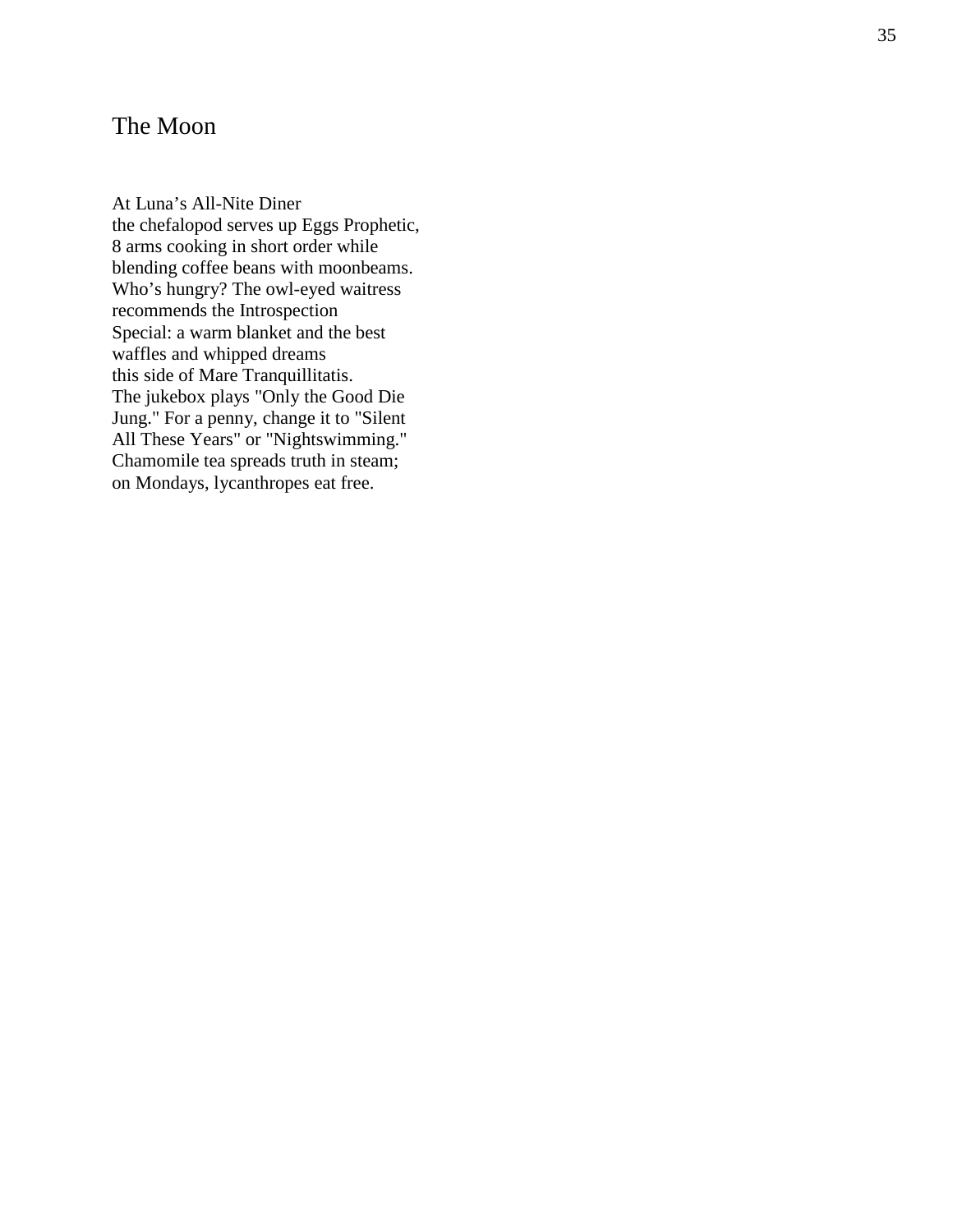#### <span id="page-35-0"></span>The External Soul

I mistrust my memories, the bright ones and the gas -lit ones. My strongest are cast in metal. The silver and green earrings are souvenirs of Ireland. The gold sun -and -moon ones hold a dream. That bracelet was made on a dare. When I wish to forget, I follow KonMari, and thank the object for its service.

I sold my high school ring for scrap because I hated those bitches, and kept my sorority pin, even though I de -sistered: a charm against future bitches. My mother's class ring sits in my jewelry box, it's onyx stone cracked, half-missing. I can't bring myself to wear it, look at it, destroy it, sell it, toss it into the sea, bury it, burn it. So I hide it away, and keep it close. We misname the people we

love because our brains store all important names in the same place. When I call you Frodo, it's not because I'm losing my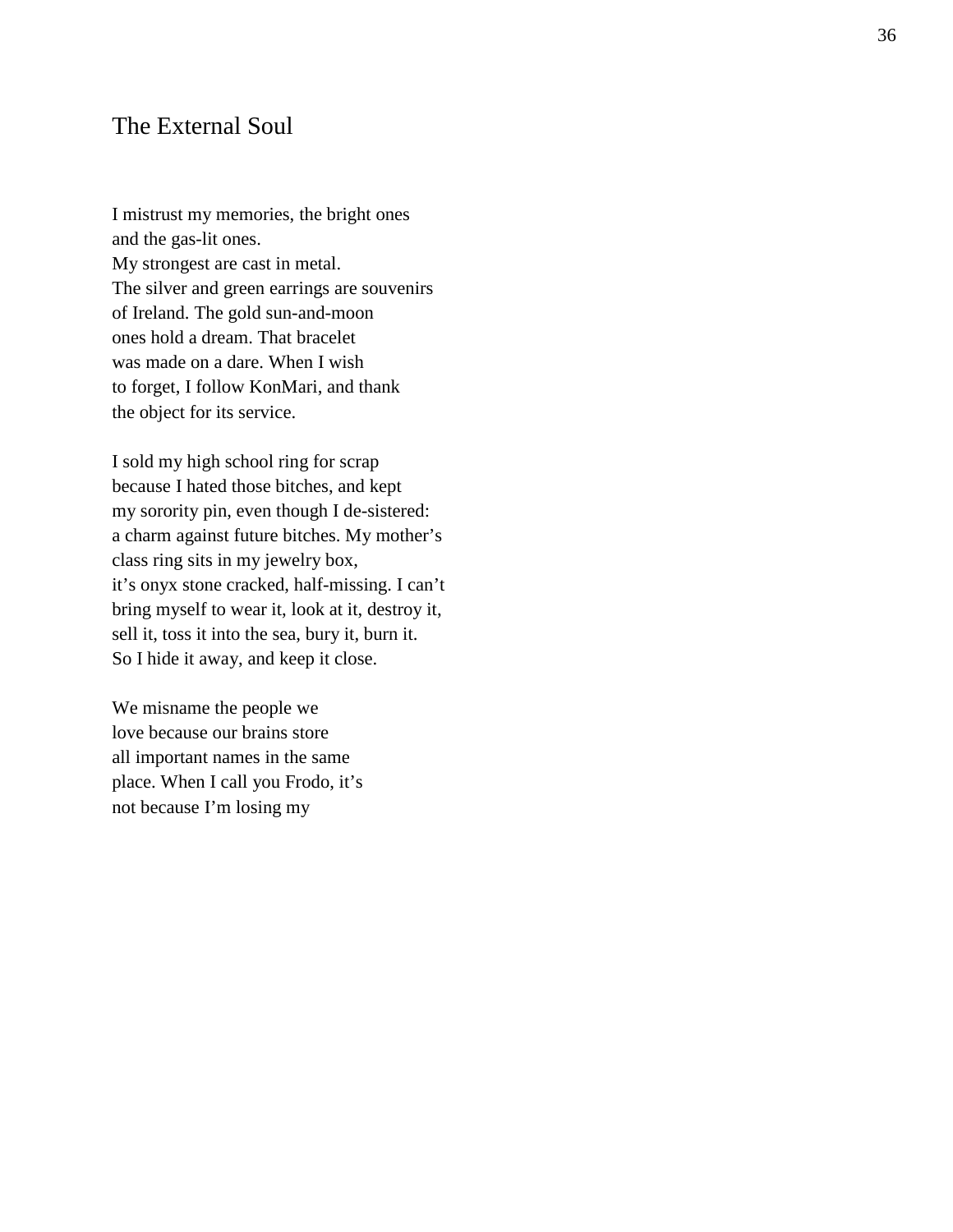mind, think you're a hobbit, or love the dog more.

Everyday memories —ice cream & dances, bike rides & red lights, my nieces' screams, my sister's hair—are planted in a field. They grow wild there, among rosemary for remembrance & pansies for thoughts & rue for fuckups, all transformed, passing from bee to bee, becoming honey -sweet and candle -light.

The hardest memories, the ones I can't stop thinking about, the ones I can't tell my therapist, the ones I can't trust in my head, or outside it, are forget -me -nots, tattooed on my hands.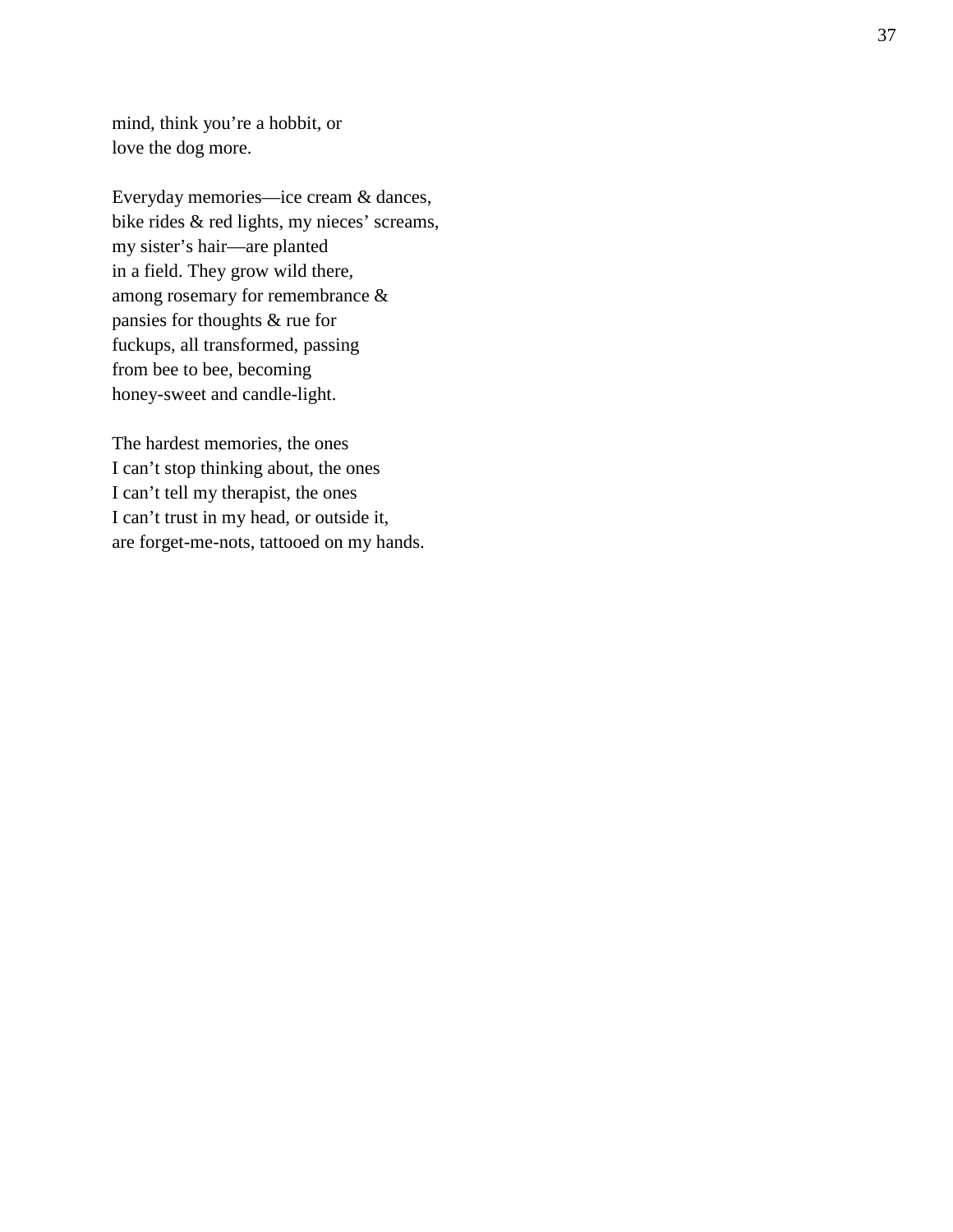## <span id="page-37-0"></span>To the Shopgirl at the Lush on King's Spa Road, London

I don't know what time it is. I haven't had a conversation since clearing customs. The last person to touch me was some guy on the Tube.

I bought into the Instagram ideal of travel, forgetting the reality of shitty Airbnbs, and drinking while jet lagged.

I stumble into the shop, let you take my hand, apply *Karma* to my arm. You prattle and I want to weep at the calm familiarity of commercial sensuality.

Here, I know I have your particular attention as you sell me on the virtues of fair trade organic avocado oil for my hair, and how yuzu-orange-chocolate is *Happiness*.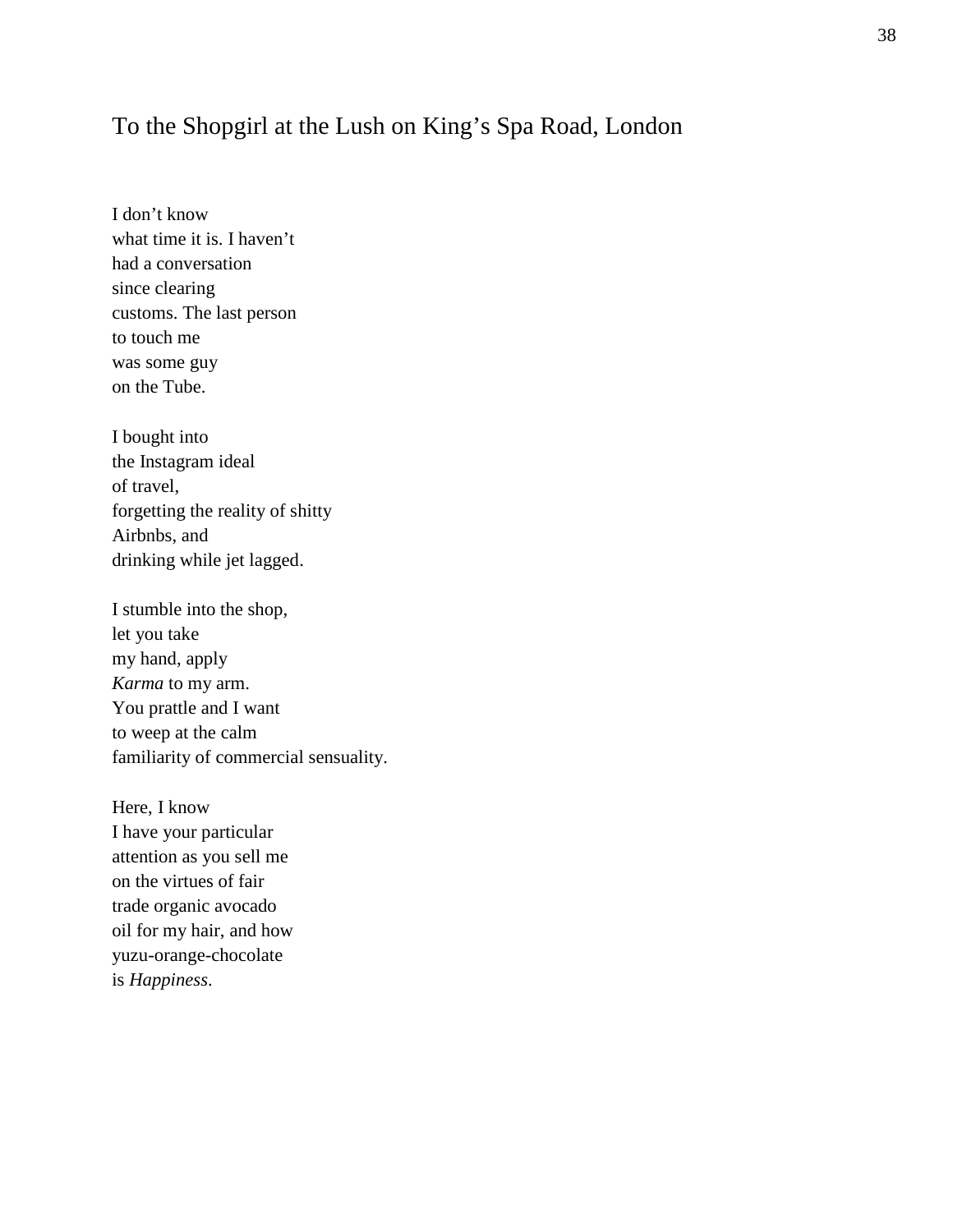## <span id="page-38-0"></span>The World

Over thirteen billion years ago, hot energy, massless, stopped dancing and cooled into matter:

updown strangecharm topbottom become carbon, hydrogen, nitrogen, oxygen, phosphorus, sulfur.

Pangea shakes and splits into Gondwana and Laurasia, which drift and crash

displacing Argentinosaurus, seeding mosses and ferns, stranding the Galapagos tortoise

which was described in 1835 by a curious homo sapiens.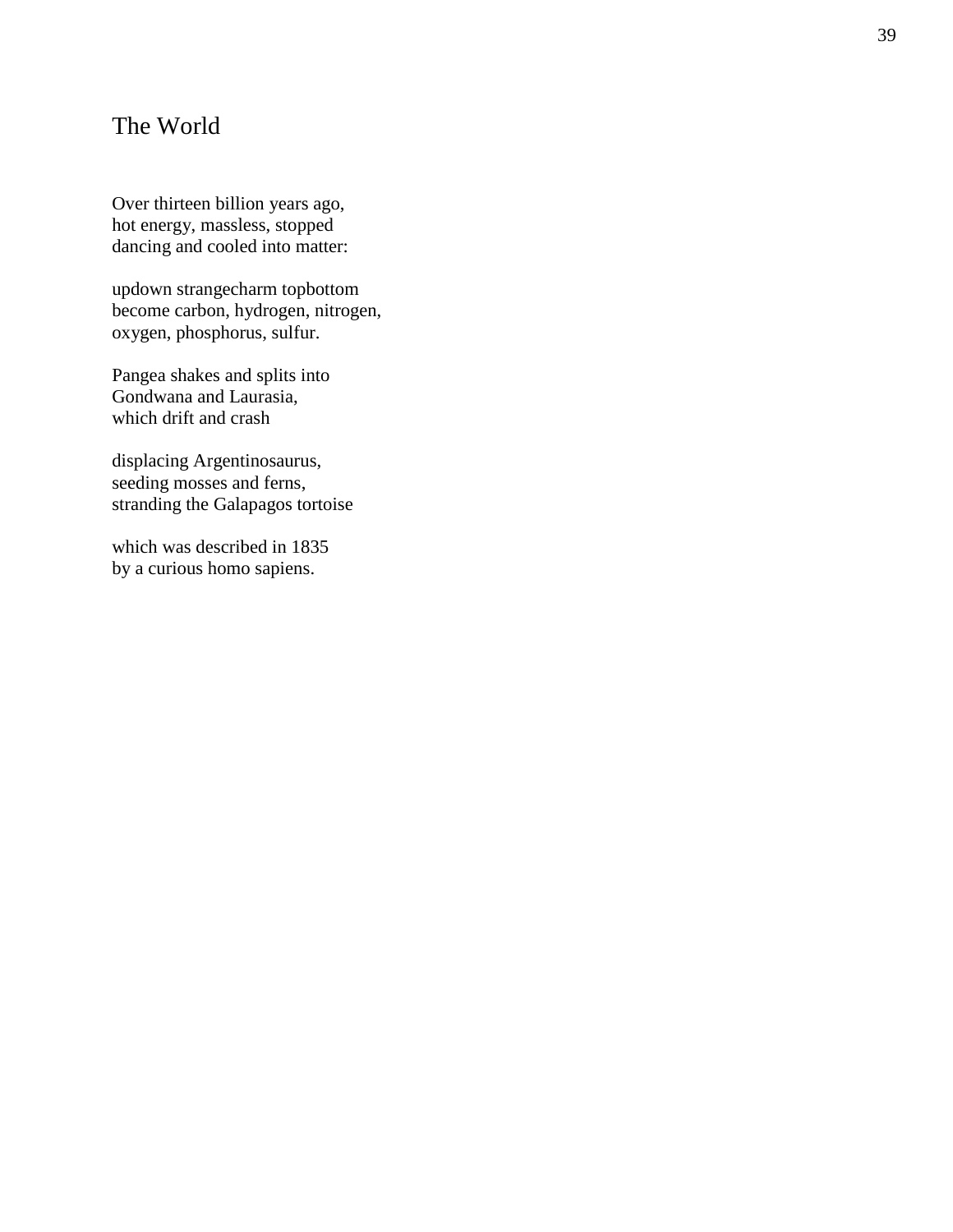#### <span id="page-39-0"></span>St Dunstan -in -the -East

Outside, horns, squeaky brakes, diesel rumbles, sirens compete for attention.

Inside, only the wind, pigeon wings, apologetic footsteps, and the burble of the fountain.

The lunch crowd of bankers and tourists gathers in silence, some eating, some Facebooking, all aware that for over a thousand years this space was holy ground,

serving the City through the Reformation and the Fire. And when the bombs dropped during the Blitz, the walls shattered and the ceiling opened.

And trees grew. The new caretakers aren't holy men but city grounds crews charged with keeping the beauty and the stillness.

The lunch crowd knows. We are all here, and in our own ways, we are still holy.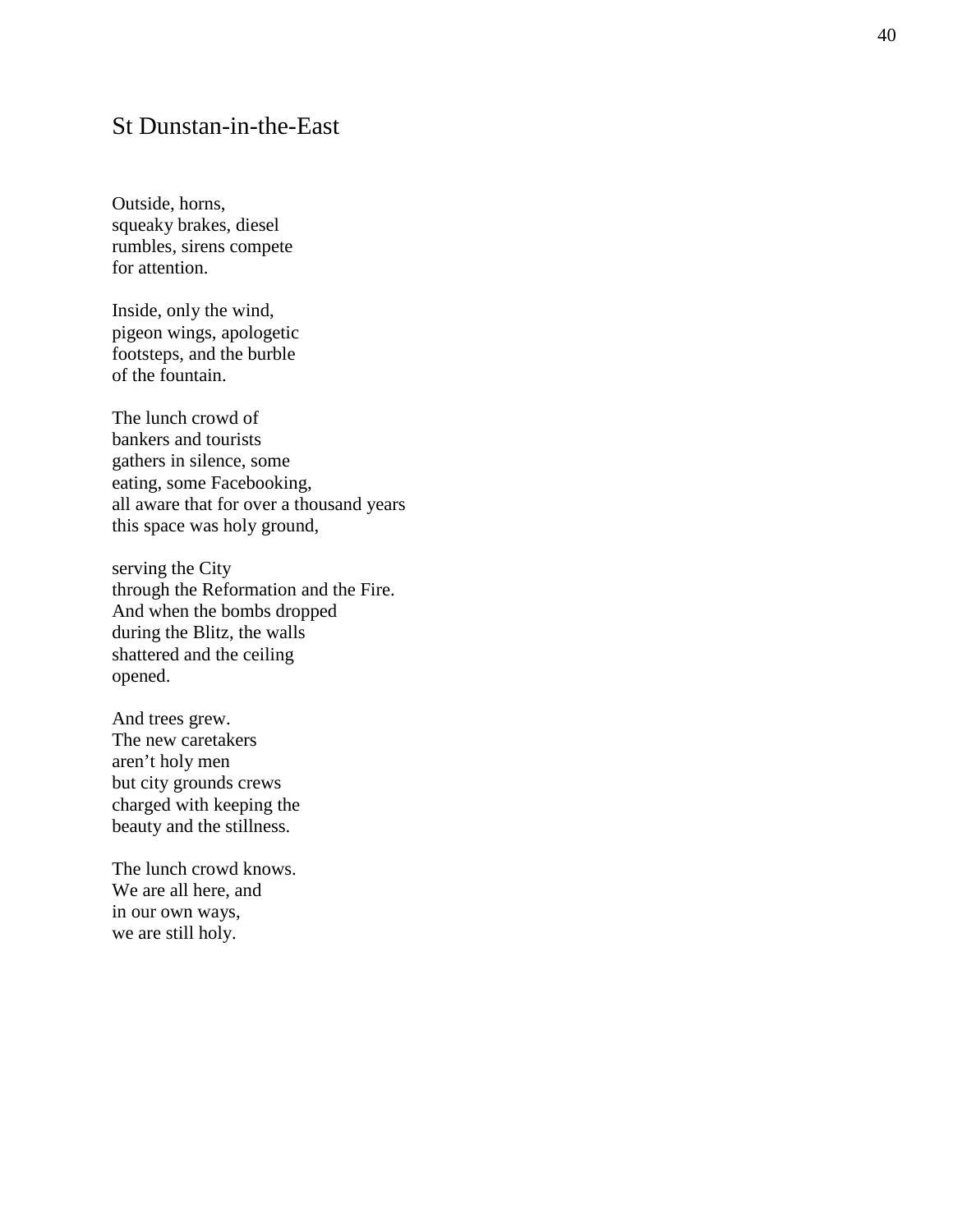## <span id="page-40-0"></span>**Ornithomancy**

*After "Largo Dolcemente con Assarezza ma con Amaleleta" by Quinton Oliver Jones* 

A murmuration of starlings in the shape of a bird is an omen of an omen, the Magic 8-Ball saying "Ask again later," shuffling Tarot cards, dealing The Fool, The Fool, The Fool.

A murmuration in the shape of anything else can be interpreted.

Inauguration is to take omens from birds in flight, ancient priestesses seeking proof of worthiness in public officials.

What does it mean when a congress of crows, all self-important black feathers, sits in judgement over a senate of seagulls, fat and greasy, accused of stealing from a committee of vultures?

What does it signify when a starling shits on a politician?

On Inauguration Day, all the birds, waxwings, woodthrushes, catbirds, barn swallows, great herons and common grackles, arrange themselves on bare branches and power lines, settle in, tune their chirping. They become notes on staves,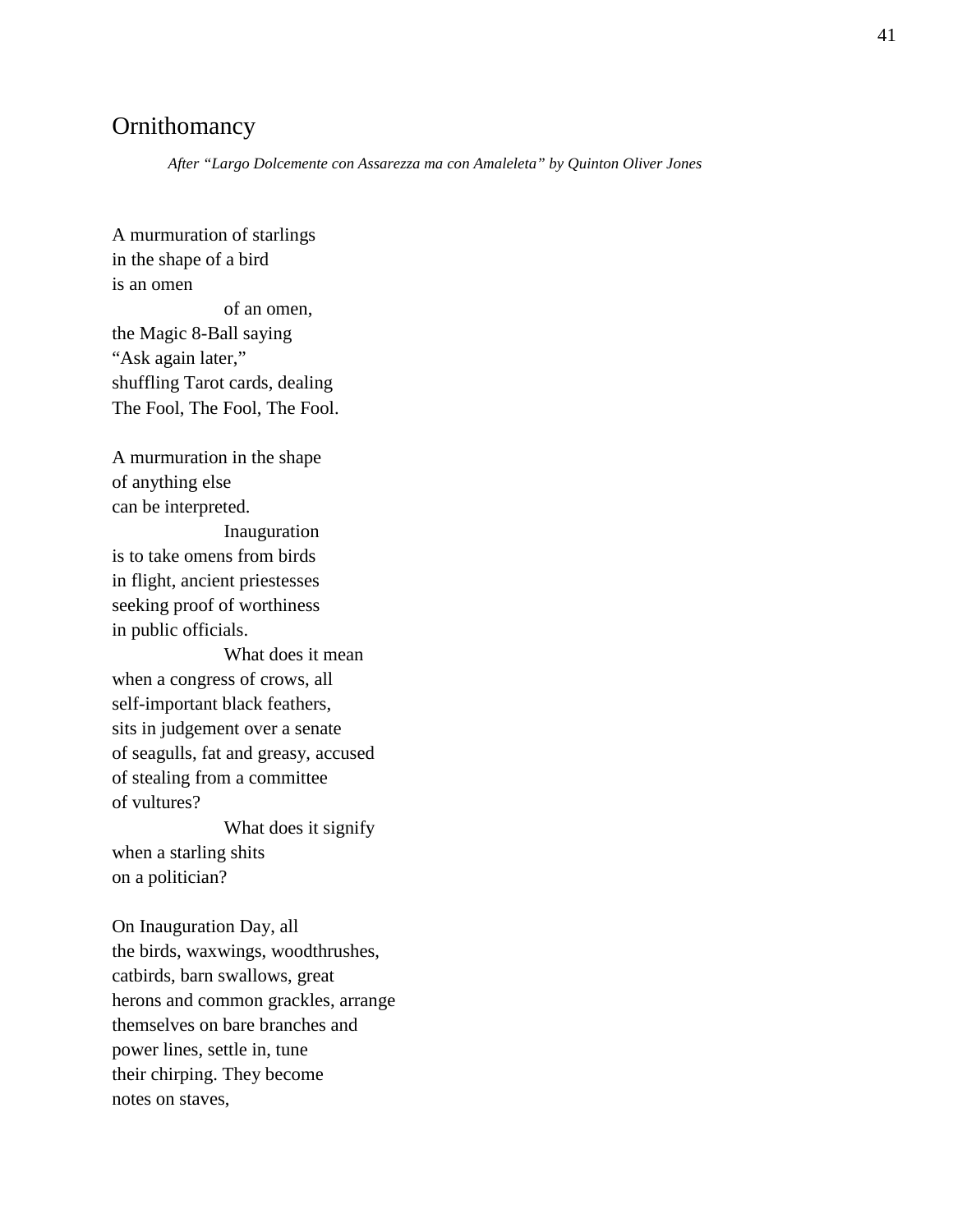notating their own sounds in common harmony across habitats. Conducting the forest, dictating descant, counter -rhythm, bass line. The aural arrangement of self, of self embirded as augury.

#### Suddenly,

the flock takes flight, resettles, writes a new song, tells a different future.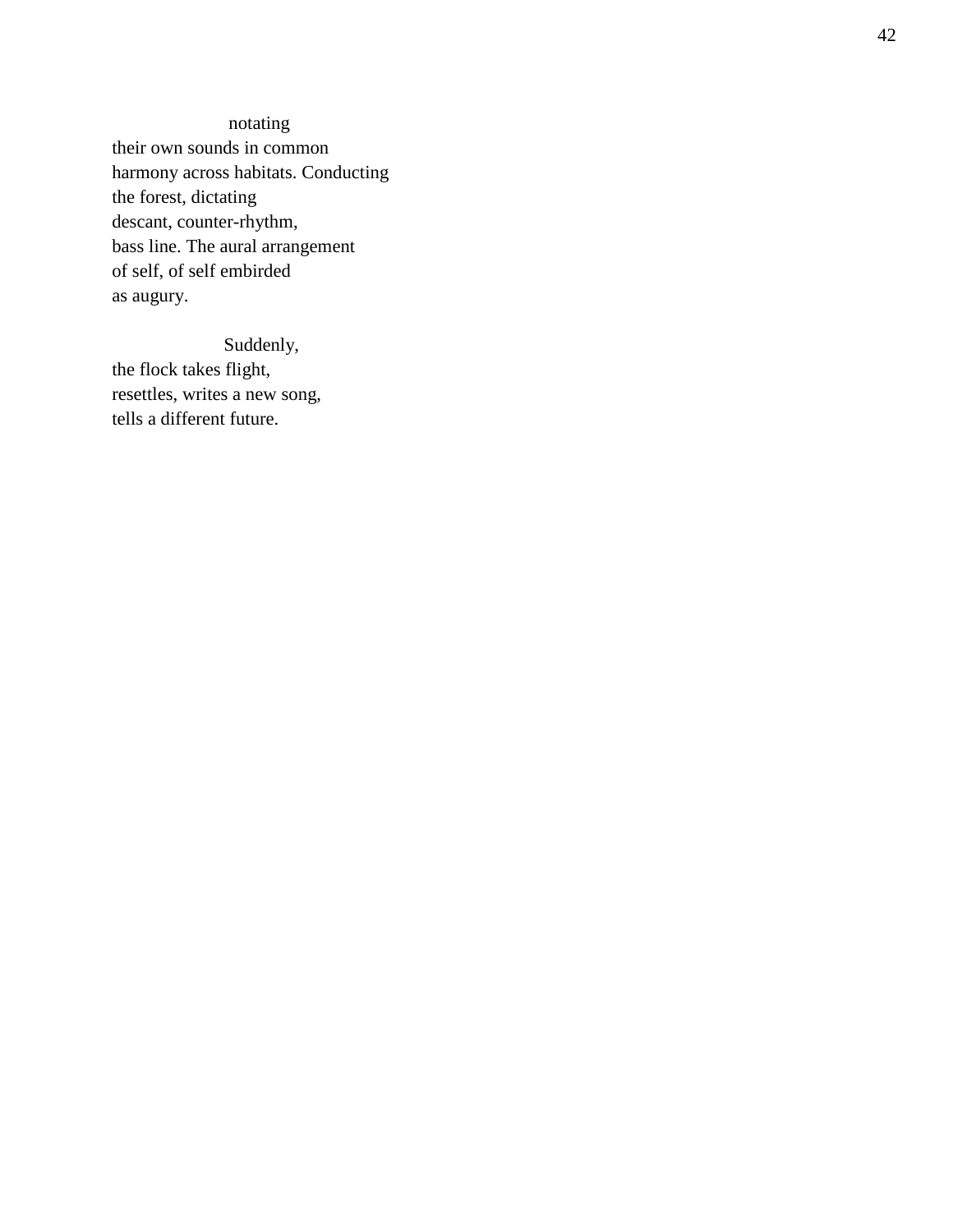# <span id="page-42-0"></span>Earth & Planetary Sciences

At the Harvard

Museum of Natural

History mineral specimens

arranged in glass cases by chemistry and form,

halides with halides,

sulfides with sulfides,

pure elements alone.

Diamond is no

different from graphite,

each labeled with a single C.